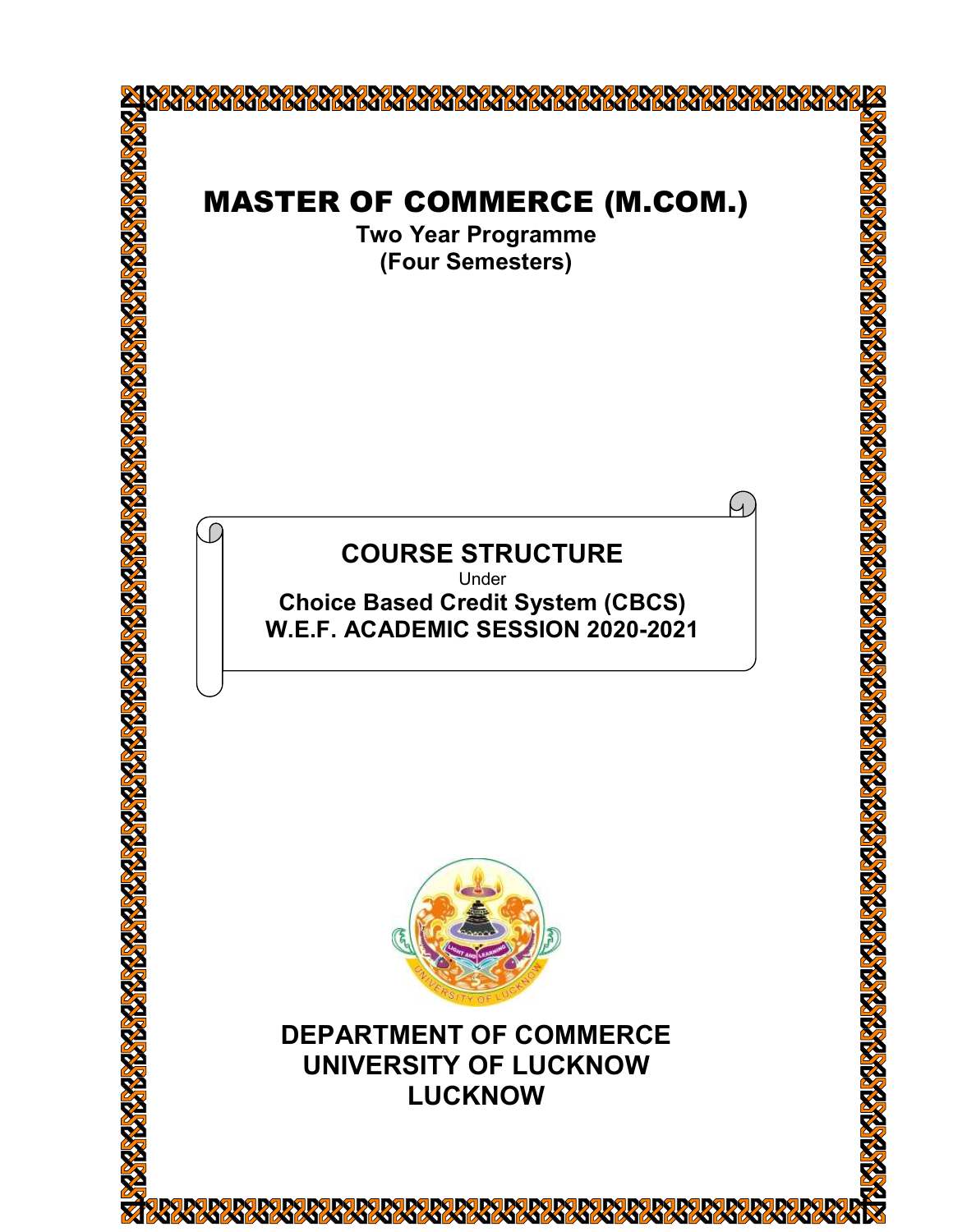# UNIVERSITY OF LUCKNOW Master of Commerce Programme Regulations 2020

## 1. Applicability

These regulations shall apply to the Master in Commerce (M.Com.) programme from the session 2020-21.

# 2. Minimum Eligibility for admission

A three/four year Bachelor's degree or equivalent in B.Com., B.Com. (Hons.) awarded by the University or Institute as per law and recognized as equivalent by this University with minimum 48% percentage marks or equivalent grade, shall constitute the minimum requirement for admission to the Master in Commerce programme.

## 3. Programme Objectives

- To acquaint students in the conventional as well as contemporary areas in the discipline of Commerce.
- To enable students to be well versed with national as well as international trends in business.
- To enable students to understand accounting and auditing practices, marketing environment, human resource development, taxation rules, role of regulatory bodies in the corporate and financial sectors, nature of financial instruments and markets, customer relationship management and business ethics.
- To provide in-depth knowledge of all core areas specifically Accounting & Finance, Marketing and Human Resource Management.

## 4. Programme Outcomes

After Completing Masters in Commerce (M.Com) the students will be able to:

- Develop an ability to apply knowledge acquired in problem solving in practical life and management of business activities.
- Inculcate ethical values, team work, leadership and managerial skills moulding students into future visionaries, management leaders that are compassionate yet efficient.
- Develop innovative thought processes and nurture open-mindedness, equitability and perseverance.
- Develop teaching and research talent in students and to create academic expertise suiting to contemporary needs of the society.
- Adopt a reflective approach to personal development and embrace the philosophy of continual professional development.

# 5. Specific Programme Outcomes

After the completion of the M.Com Course, a student should be able to:

- Pursue Research in his chosen area.
- Become successful Entrepreneurs.
- Teach in Colleges and Universities after qualifying the requisite tests. (NET/SET)
- Work in Banking and Insurance sector as executives after qualifying requisite test.
- Pursue professional courses such as CA/CS/CMA/CFA.
- Work as Accountants in Corporations.
- Work as Executives in Marketing and Sales.
- Work as Managers in Organizations.
- Work as investment and tax consultants after internship in suitable organizations.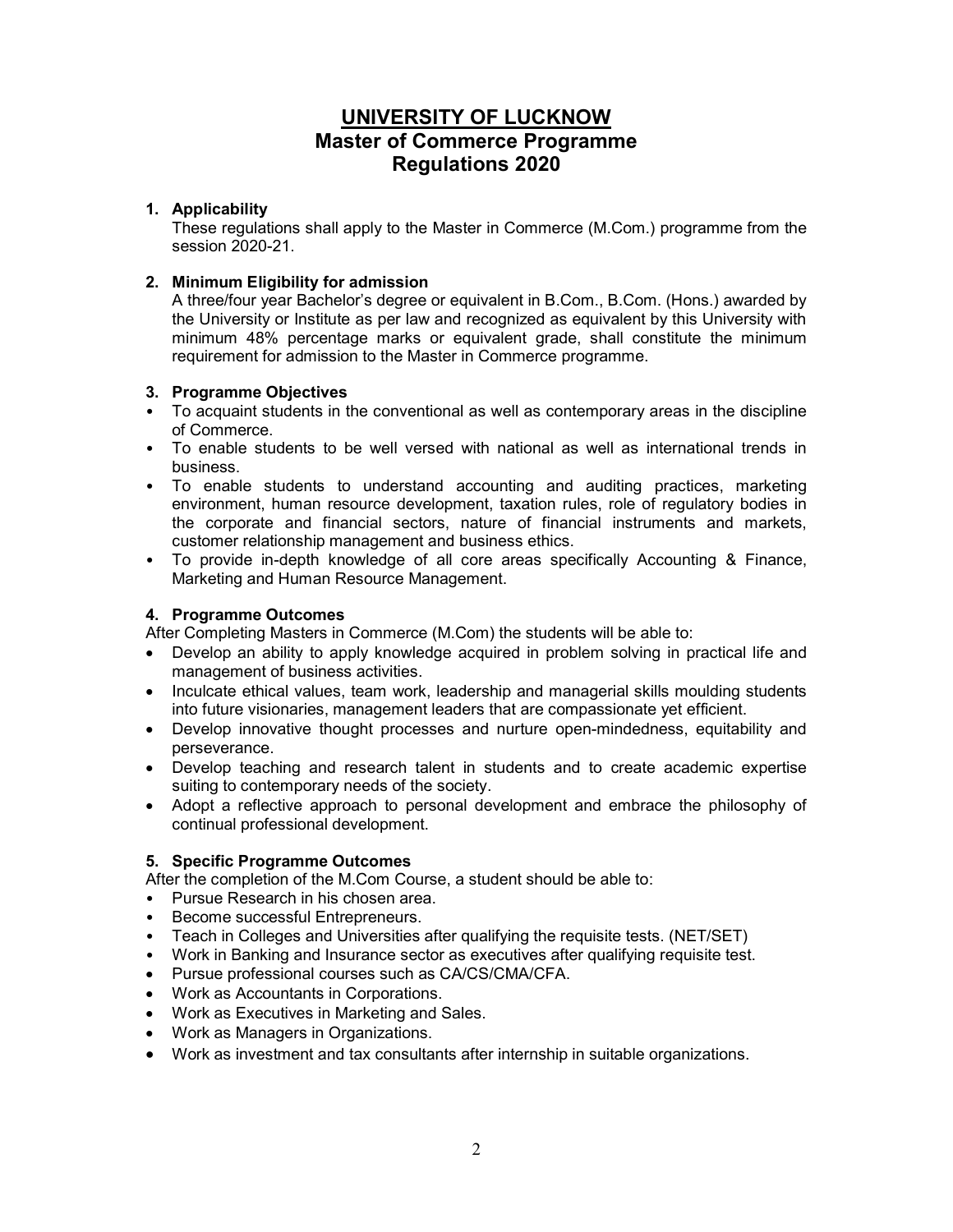# 6. Course Structure

The course structure of the Master in Commerce (M.Com.) programme shall be as under :

| <b>Paper Code</b> | <b>Name of Paper</b>                               | <b>Credit</b> | <b>Remarks</b>                |
|-------------------|----------------------------------------------------|---------------|-------------------------------|
| <b>MCCC-101</b>   | Accounting Theory & Practice                       | 4             | Core Course                   |
| <b>MCCC-102</b>   | Working Capital Management                         | 4             | Core Course                   |
| MCCC-103          | Direct Tax Law & Accounts                          | 4             | Core Course                   |
| MCCC-104          | Indian and Global Business<br>Environment          | 4             | Core Course                   |
| <b>MCCC-105</b>   | Marketing Management                               | 4             | Core Course                   |
| <b>MCVC-101</b>   | <b>Business Ethics and Corporate</b><br>Governance | 4             | Value added Course (Credited) |
|                   | Total                                              | 24            |                               |

# SEMESTER I

# **SEMESTER II**

| <b>Paper Code</b> | <b>Name of Paper</b>                     | <b>Credit</b> | <b>Remarks</b>                       |
|-------------------|------------------------------------------|---------------|--------------------------------------|
|                   |                                          |               |                                      |
| MCCC-201          | <b>Accounting For Business Decisions</b> | 4             | Core Course                          |
| MCCC-202          | Indirect Tax Laws & Account              | 4             | Core Course                          |
| MCCC-203          | Labour Legislation                       | 4             | Core Course                          |
| MCCC-204          | <b>Business Analysis and Forecasting</b> | 4             | Core Course                          |
| <b>MCCC-205</b>   | Financial Management                     | 4             | Core Course                          |
| MCCC-206          | <b>Entrepreneurship Development</b>      | 4             | Core Course                          |
| MCVNC-201         | Foreign Language - French or Yoga        | $\Omega$      | Value added Course (Non<br>Credited) |
|                   | Total                                    | 24            |                                      |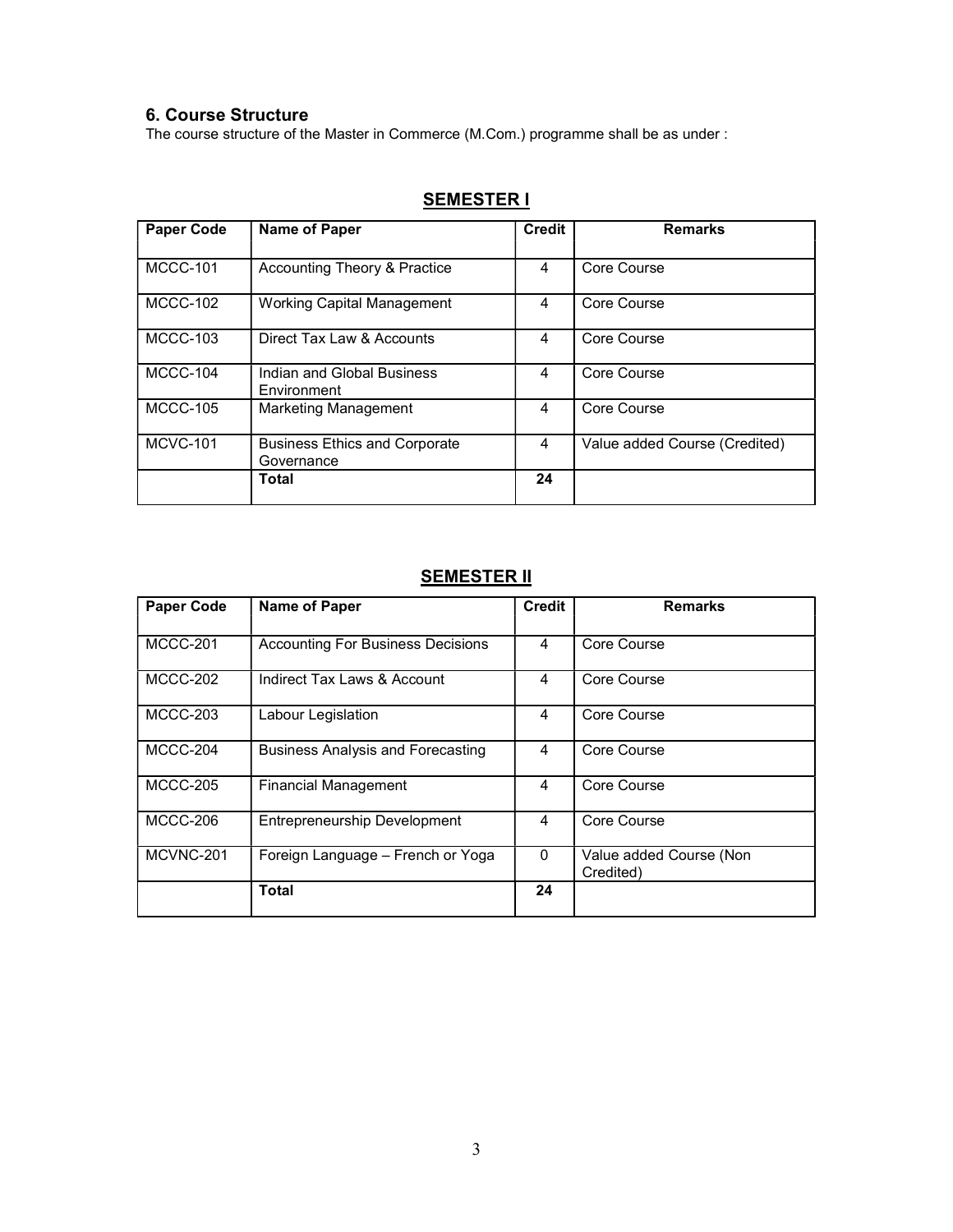# **SEMESTER III**

| <b>Paper Code</b> | Name of Paper                               | Credit   Remarks |
|-------------------|---------------------------------------------|------------------|
| MCCC-301          | Corporate Accounting                        | Core Course      |
| MCCC-302          | Human Resource Management/<br><b>MOOC'S</b> | Core Course      |

# Choose any One Group\*

| MCEL-301 A   Strategic Cost Accounting  | Elective | <b>Group A</b> |
|-----------------------------------------|----------|----------------|
| I MCEL-302 A ∣ Specialized Accounting I | Elective |                |
|                                         |          |                |

| MCEL-301B   | Customer Relationship Management | Elective | <b>Group B</b> |
|-------------|----------------------------------|----------|----------------|
| $MCEL-302B$ | Digital Marketing                | Elective |                |
|             |                                  |          |                |

| MCEL-301C   | Labour Welfare and Social Security | Elective | <b>Group C</b> |
|-------------|------------------------------------|----------|----------------|
| $MCEL-302C$ | <b>Organisational Behaviour</b>    | Elective |                |
|             |                                    |          |                |

| <b>MCIN-301</b> | Summer Internship                           |    | Summer Internship  |
|-----------------|---------------------------------------------|----|--------------------|
| MCIER-301       | Fundamentals of Accounting and<br>Гахаtіоn. |    | Inter Departmental |
|                 | Total                                       | 24 |                    |

\*The group opted by student in Semester III will continue in Semester IV

# **SEMESTER IV**

|          | Paper Code   Name of Paper                   | <b>Credit   Remarks</b> |
|----------|----------------------------------------------|-------------------------|
| MCCC-401 | Forensic Accounting and Fraud<br>Examination | Core Course             |

## Choose any One Group

| MCEL-401A       | <b>Business Research Methodology</b> | 4  | Elective             |                |
|-----------------|--------------------------------------|----|----------------------|----------------|
| MCEL-402A       | Security Analysis and Portfolio      | 4  | Elective             | <b>Group A</b> |
|                 | Management                           |    |                      |                |
|                 |                                      |    |                      |                |
| MCEL-401B       | Services Marketing                   | 4  | <b>Elective</b>      | <b>Group B</b> |
| MCEL-402B       | Sales and Distribution Management    | 4  | Elective             |                |
|                 |                                      |    |                      |                |
| MCEL-401C       | Industrial Psychology                | 4  | Elective             | <b>Group C</b> |
| MCEL-402C       | <b>Management of Small Business</b>  | 4  | Elective             |                |
|                 |                                      |    |                      |                |
| <b>MCMT-401</b> | Master Dissertation & Viva-voce      | 8  | <b>Master Thesis</b> |                |
| MCIRA-401       | Indian Financial System              | 4  | Intra Departmental   |                |
|                 | Total                                | 24 |                      |                |
|                 | Grand Total (Sem. I to IV)           | 96 |                      |                |

MC- M.Com.; MCCC – Core Course; MVC – Value added course (Credited); MCVNC – Value added course (Non Credited); MCEL – Elective; MCIER – Interdepartmental Course; MCIRA – Intradepartmental Course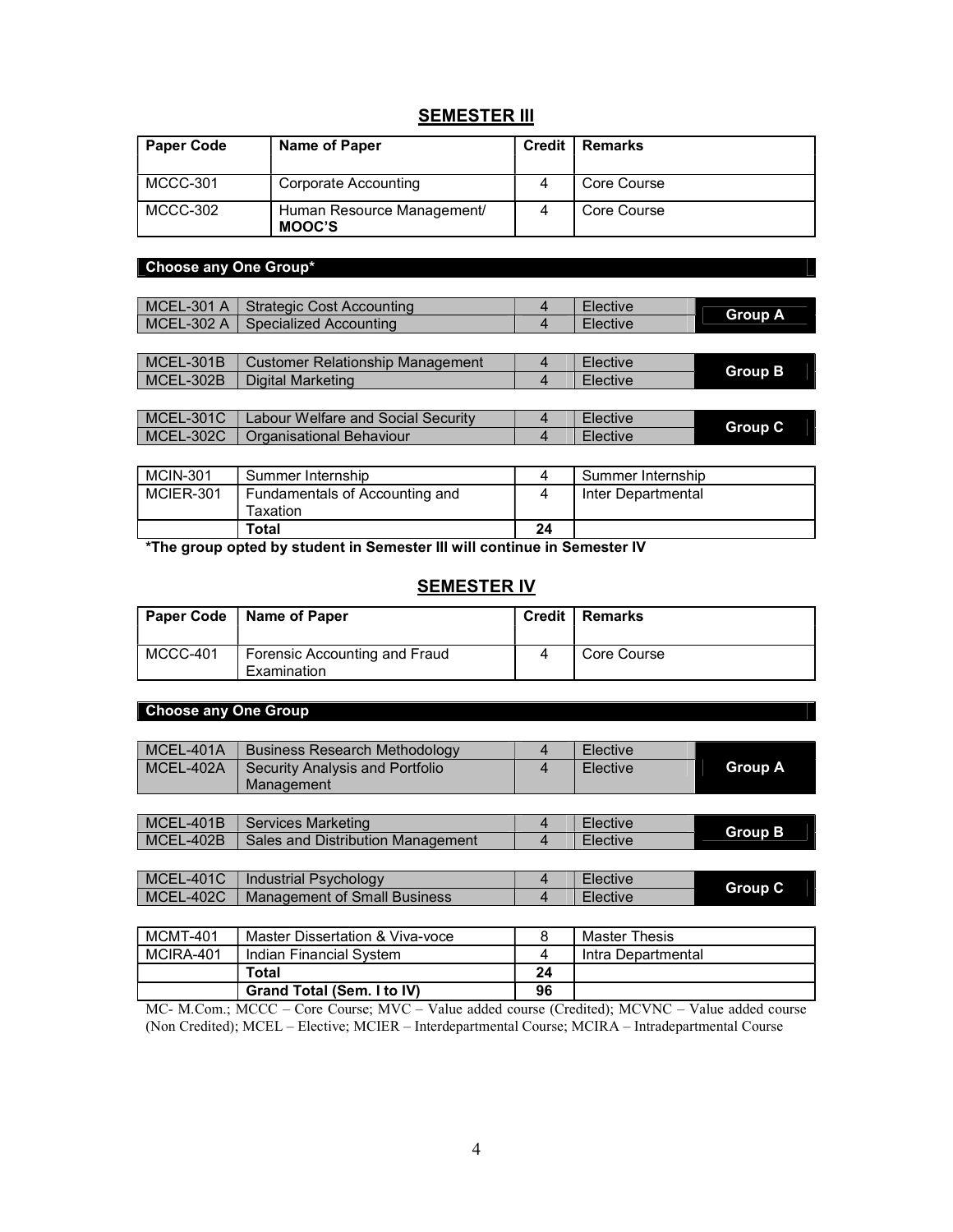## MCCC- 101 : ACCOUNTING THEORY AND PRACTICE

## COURSE OBJECTIVES

The course aims to provide in-depth knowledge of Accounting Theory and Practice to the students.

COURSE OUTCOMES : After completion of this course, the students should be able to :

- Evaluate the notions and ideas of thought that have shaped theoretical basis for accounting
- Examine the relationship between accounting theory and practice
- Learn the fundamentals of depreciation, inventory and price-level changes
- Understand practical implications of accounting theory

## COURSE OUTLINE

## Unit I : Introduction

Accounting an overview – Meaning and definitions of accounting, Accounting and book-keeping, Concepts, Conventions, Postulates and Principles of accounting, Emerging patterns of accounting, IFRS and its applicability in India

## Unit II : Accounting Theory

Accounting Theory – Concept, Role, Classification of accounting theory and Methodologies of accounting theory, Other approaches of accounting theory

## Unit III : Concept of Income, Capital and Revenue

Income – Accounting concept of income, Relevance of Income measurement, Different concepts of income measurement, Operating income.

Capital - Concept and different approaches of capital

Revenue – Meaning, concepts, Revenue Producing activities, Revenue recognition criteria and Ind-AS-18, Basics of computerized accounting.

## Unit IV : Valuation of Depreciation and Inventory

Depreciation – Meaning, Need, Objectives, Importance and Limitations of depreciation, Depreciation Policies, Methods of charging depreciation, Factors affecting computation of depreciation and selection of depreciation method. Valuation of change in method.

Inventory - Need, Objective and Methods of Inventory valuation, Ind-AS-2.

## Unit V : Accounting for Inflation and Foreign Currency Translation

Inflation Accounting – Needs & Objectives of inflation accounting, Monetary and Non-monetary items, Methods of Inflation accounting.

Accounting for Foreign Currency translation - Functional currency and its identification, Translation process, Methods of Foreign currency translation, Ind-AS-21.

- 1. Lal, Jawahar Accounting Theory and Practice<br>2. Porwal. L.S. Accounting Theory
- Porwal, L.S. Accounting Theory
- 3. Hendriksen Accounting Theory
- 4. Bierman and Drebin Financial Accounting
- 5. Edwards and Black The Modern Accountant's Handbook
- 6. Davidson Handbook of Modern Accounting
- 7. Maheshwari, S.N. Advanced Accountancy Vo. I and II
- 8. Shukla and Grewal Advanced Accounting<br>9. Agarwal. B.D. Higher Accountancy
- Agarwal, B.D. Higher Accountancy
- 10. Gupta and Radhaswamy Advanced Accounts, Vol. I and II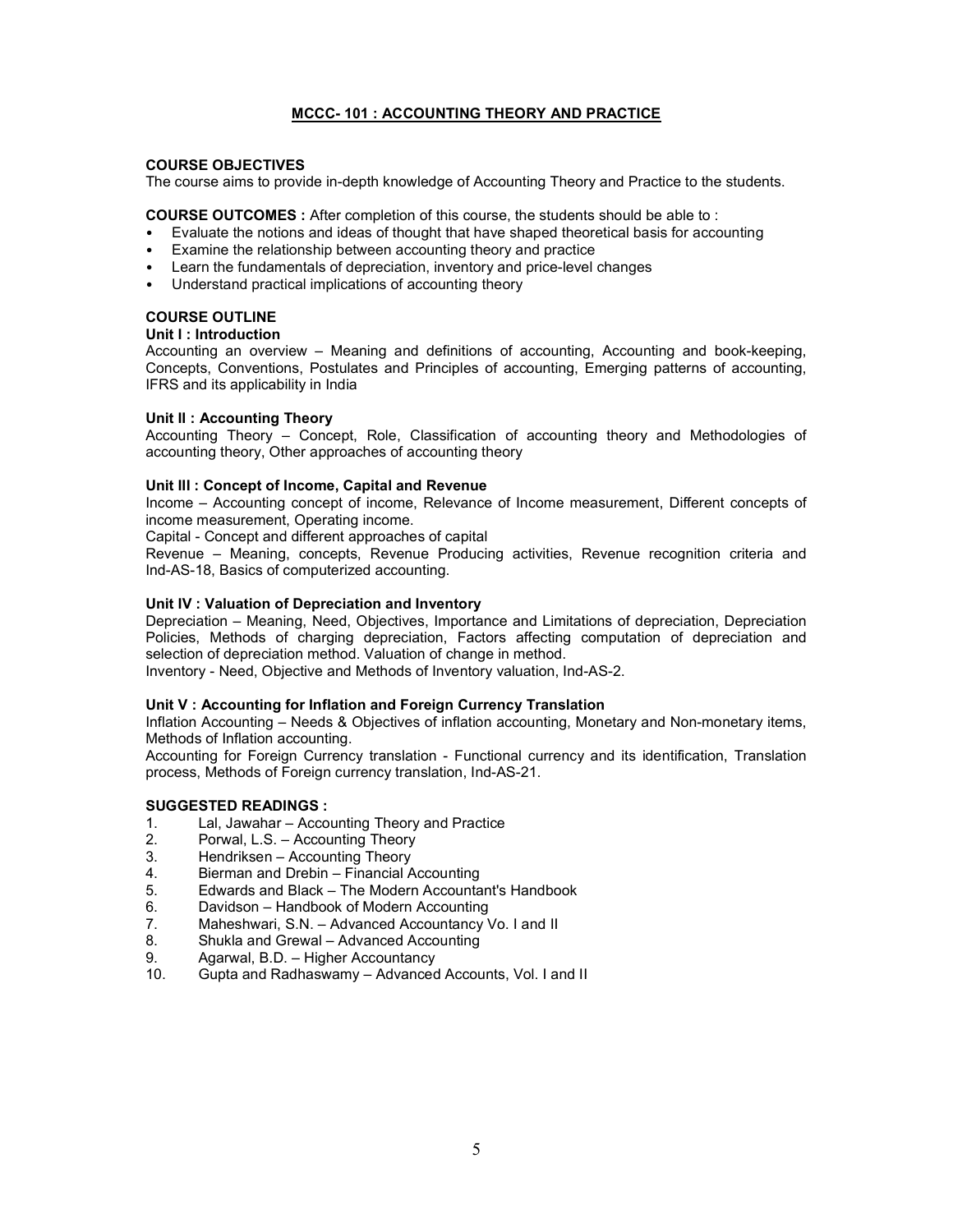## MCCC-102 : WORKING CAPITAL MANAGEMENT

#### COURSE OBJECTIVE

The objective of the course is to acquaint students with the importance of working capital and techniques used for effective working capital management.

COURSE OUTCOMES : After completion of this course, the students should be able to :

- Understand how to evaluate a company's liquidity position.
- Analyze factors affecting account receivables and payables.
- Identify components of cash and prepare short term cash budgets.
- Understand objective of inventory management and simple inventory control techniques.

## COURSE OUTLINE :

## Unit I : Introduction

Concept of working capital, Importance and kinds of working capital, Estimation of working capital needs, Working capital approaches, Objectives of working capital management.

## Unit II : Financing of Working Capital

Sources of working capital finance – Long term and short term finances, financing of Working capital.

## Unit III : Cash Management

Motives for holding cash, Cash equivalents, Need and objectives of cash management, Cash forecasting and cash budgets, Cash Float, Cash Cycle, Baumol Model, Miller-Orr model, Stone Model.

## Unit IV : Receivables Management

Concept and nature of receivables, Costs and benefits of receivables, Sound credit policy – Credit standard, credit limit, credit period. Ageing schedule and decision tree analysis.

## Unit V : Inventory Management

Components of Inventory; Risks and cost of inventory, Managing inventory – EOQ, ABC analysis, Just in Time, Reorder point subsystem, Safety stocks.

- 1. Bhalla, V.K. : Working Capital Management Text & Cases, S. Chand & Co.
- 2. Bhattacharya, H : Working Capital Management Strategies & Techniques, PHI
- 3. Rustagi, R.P. : Working Capital Management, Taxmann's
- 4. Pandey, I.M. : Financial Management, Vikas Publications.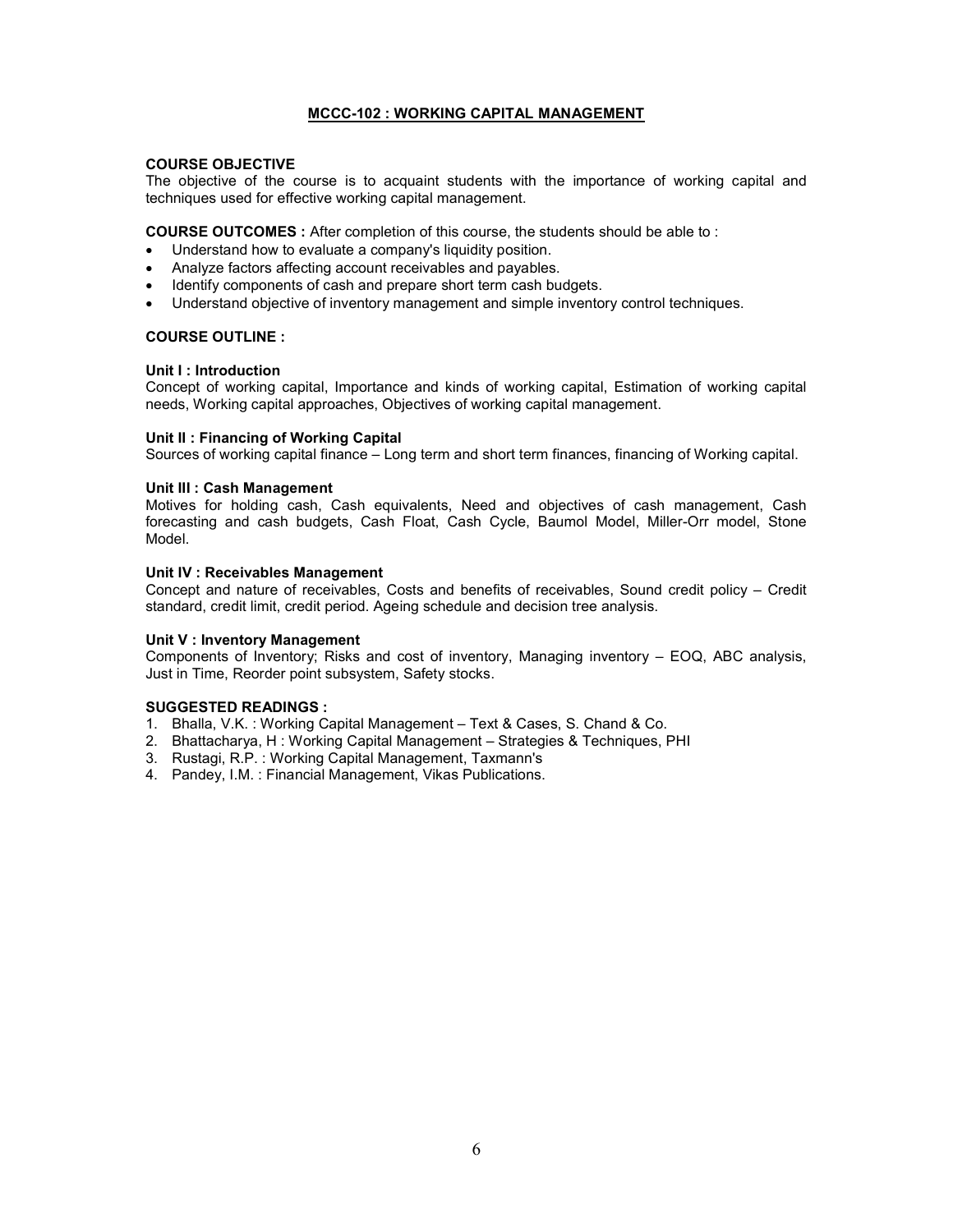## MCCC- 103 : DIRECT TAX LAW AND ACCOUNTS

#### COURSE OBJECTIVES

The course aims to acquaint the students with basic principles underlying the provisions of direct tax laws.

COURSE OUTCOMES : After completion of this course, the students should be able to

- Know the provisions of the Income tax act
- Study various heads of Income
- Analyze the profit and gain from business or profession
- Combine the learning across the financial accounting and financial management.

## COURSE OUTLINE

## Unit I : Introduction

Basic concepts, scope of total income, PAN, exempted income, deductions from gross total income, deemed income, clubbing of income, set off and carry forward of losses.

## Unit II : Heads of Income

Income from salaries; Income from house property; Income from business & professions; Income from capital gain; and Income from other sources.

## Unit III : Tax Liability of Individual

Computation of Total income and tax liability of individual, Hindu undivided family.

## Unit IV : Tax Liability of Company

Computation of total income and tax liability of company and firm.

## Unit V : Assessment of Tax

Income tax authorities, return of income and assessment process, appeals and revisions, advance payment of tax, tax deduction at source (TDS), E-filing of ITR, tax collected at source (TCS), Avoidance of Double Taxation.

- 1. Shukla, S.K. Direct Tax : Law and Accounts, New Royal Book Co., Lucknow
- 2. 'k qDyk] ,l- d s- & i zR;{k dj % fof/k ,o a [kkrs, New Royal Book Co., Lucknow
- 3. Singhania, V.K. Direct Tax : Laws and Accounts
- Mehrotra, H.C. Income Tax
- 5. Taxman Income Tax
- 6. Bare Act Income Tax Act 1961 & Income Tax Rules 1962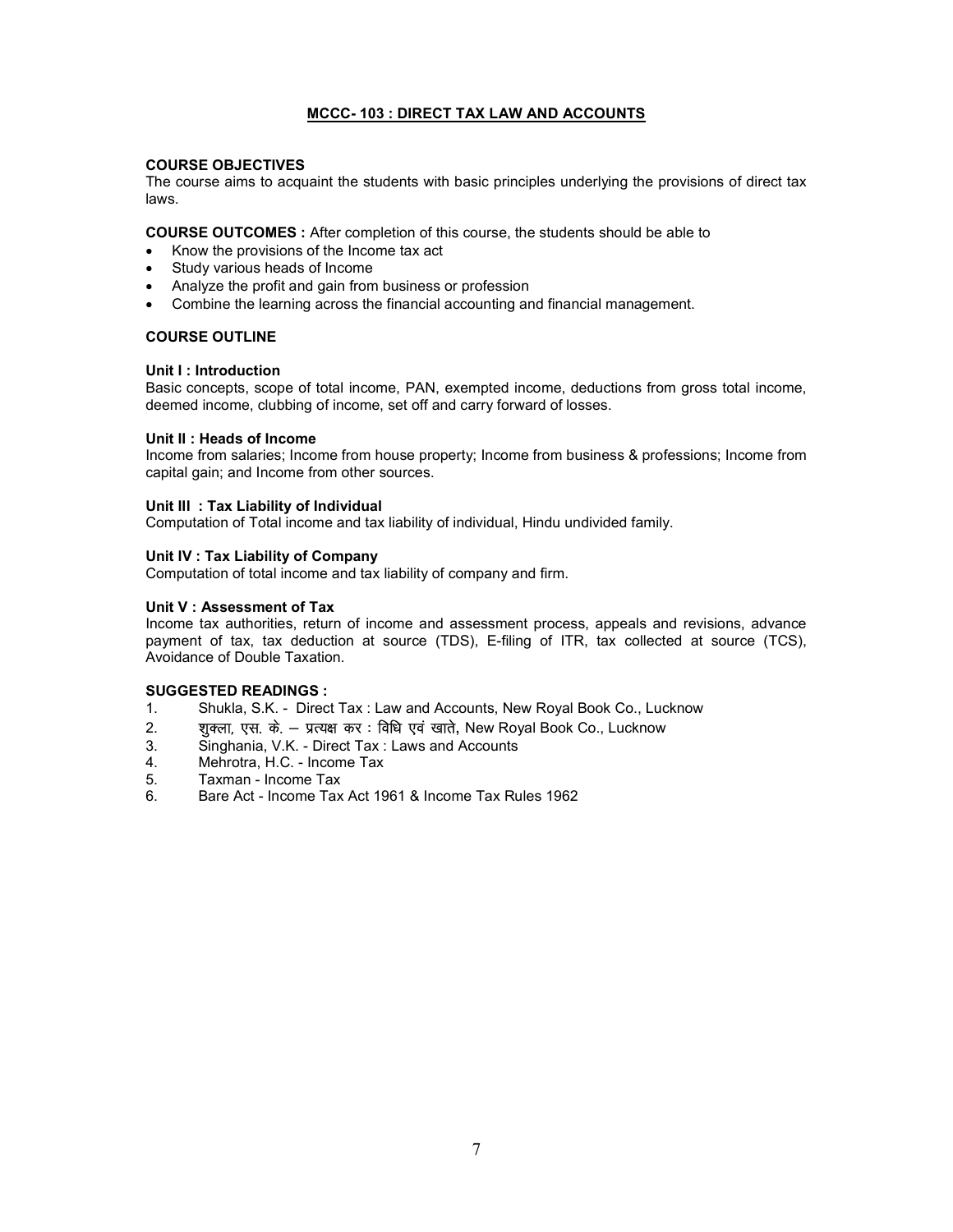## MCCC – 104 : INDIAN AND GLOBAL BUSINESS ENVIRONMENT

## COURSE OBJECTIVE

The course develops ability to understand and scan business environment, analyse opportunities and take decisions.

COURSE OUTCOMES : After completion of this course, the students should be able to

- Identify and differentiate various Micro and Macro factors affecting functioning of Business.
- Analyze Indian and Global Economy in light of changing government regulatory policies.
- Understand unfair trade practices under FEMA Act.
- Learn about the objectives and strategies in Economic planning with special reference to Planning Commission and NITI Aayog.

## COURSE OUTLINE

## Unit I : Introduction

Business Environment : Concept of Business; nature, scope and significance of business environment; Types of environment factors – Internal & External, Micro and macro, Changing Dimensions of Business environment. Multinational Corporations (MNCs)

## Unit II : Concept of Economic System

Concept of Economic System and its impact on business operations. Types of Economic system : Capitalism; socialism and mixed economic system. Interactions of economic and non-economic factors in business.

## Unit III : Government and Business

Concept of government and business. Need of government intervention in business; Forms of government intervention. Types of enterprises : private and public. Monetary policy and Fiscal Policy. International Trade.

## Unit IV : Economic Policy and Governance

Important Legislations laid down by government : Industrial policy; New economic policy; FEMA; SEBI; Concept of Liberalisation, privatization and globalization. (LPG)

## Unit V : Financial Institutions

Social responsibilities of business. Major financial institutions : RBI, NABARD, SIDBI, IDBI, World Bank and IMF, WTO.

## SUGGESTED BOOKS :

- 1. Arvind Kumar, Pushpendra Misra & Shreya Sheel Business Environment
- 2. Ghosh, P. and Kapoor, G.K. Business and Society : A study of Business Environment.
- 3. Adhikari, M. Economic Environment of Business.
- 4. Cherunilam Business Environemnt
- 5. Dasgupta, A. and Sengupta, A. Government and Business in India
- 6. Kuchhal, S.C. Industrial Economy of India
- 7. Dutta and Sundaram Indian Economy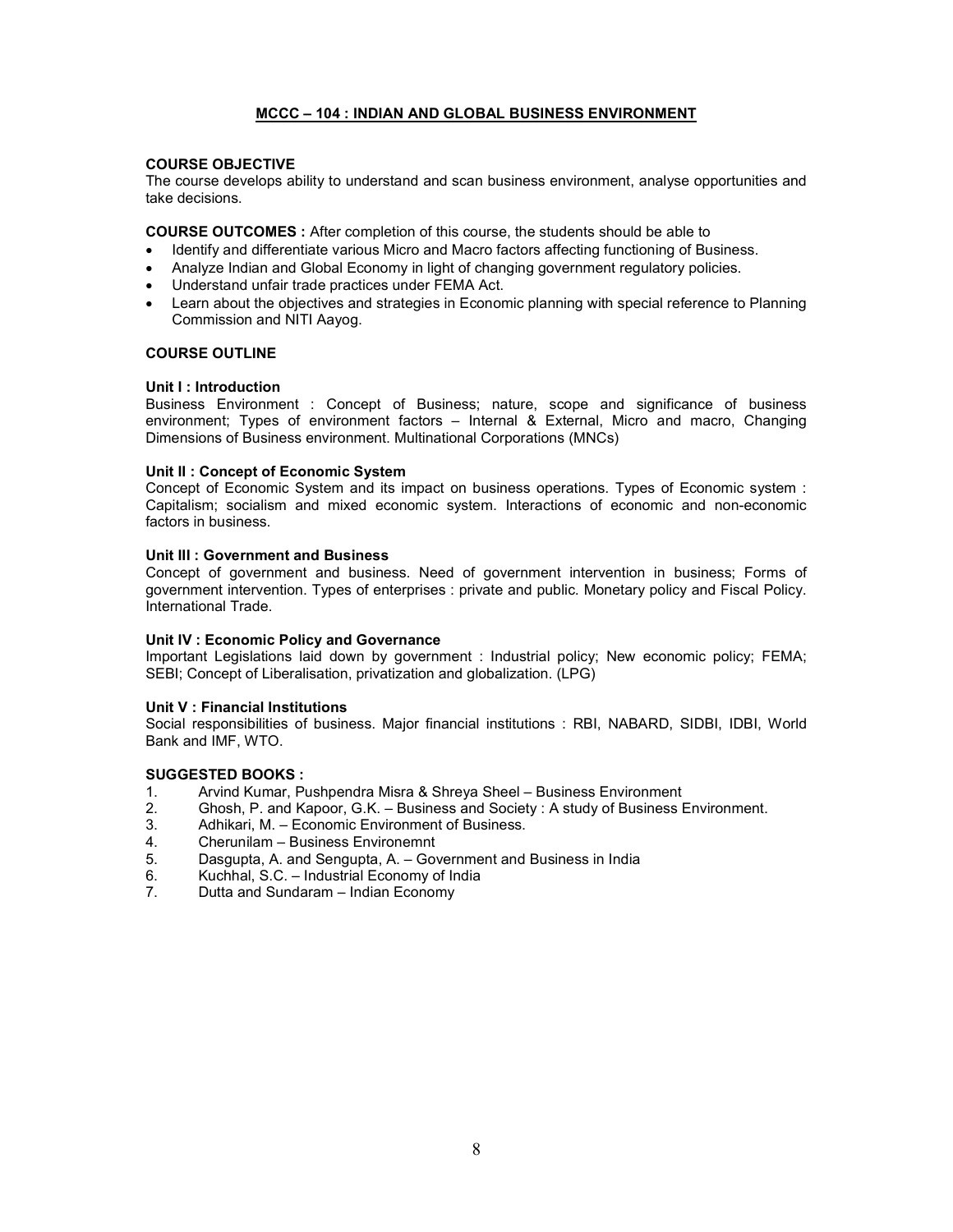## MCCC – 105 : MARKETING MANAGEMENT

## COURSE OBJECTIVE

The purpose of this course is to develop an understanding of the underlying concept, strategies and the issues involved in the exchange of products and services.

COURSE OUTCOMES : After completion of this course, the students should be able to

- Learn about Marketing Concepts and Philosophies.
- Understand the changing Marketing Environment.
- Gain knowledge of consumer buying behaviors.
- Take product related decisions.
- Gain knowledge of current trends in marketing.

## COURSE OUTLINE

## Unit I : Introduction

Evolution of Marketing Concept, Marketing mix and its environmental variables, Marketing Strategy and Planning, Market Segmentation, Targeting & Positioning.

## Unit II : Consumer Behaviour and Promotion Decisions

Consumer Behaviour – Concept, significance and factors influencing consumer behavior, buying motives, buying habits and process.

Customer Relationship Management, Promotion decisions, factors influencing promotion decisions, promotion tools.

## Unit III : Marketing Information System and Marketing Research

Marketing Information system-Meaning, importance and benefits; Marketing Research – Meaning, scope, objectives, types, methods and advantages, Marketing Research Process.

## Unit IV : Product and Pricing Decisions

Product related policy decisions, Factors influencing product mix, Product differentiation and product positioning, New product development, Brand Management. Pricing Policy Decision – Objective, Price determination, Kinds of pricing, Factors affecting pricing decision, Pricing policies and strategies.

## Unit V : Recent Developments

Modern retailing trends in India, Rural marketing, Direct Marketing, Green Marketing, Online marketing, social marketing.

- 1. A. Chatterjee Marketing Fundamentals A Contemporary Insight
- 2. R.K. Maheshwari & Ram Milan Marketing Management
- 3. McCathy, D.J. Basic Marketing A Managerial Approach
- 4. Kotler Philip Marketing Management Analysis, Planning and Control
- 5. Dholakia Marketing Management
- 6. Neelamegham, S. Marketing Management and the Indian Economy<br>7. Jain. S.C. Viparan Prabandh (Hindi)
- 7. Jain, S.C. Viparan Prabandh (Hindi)
- 8. Ramaswamy, V.S. & Namakuimari, S. Marketing Management<br>9. Saxena. Raian Marketing Management
- Saxena, Rajan Marketing Management
- 10. Arun Kumar Marketing Management
- 11. S.P. Bansal Marketing Management
- 12. Ajit Shukla Marketing Management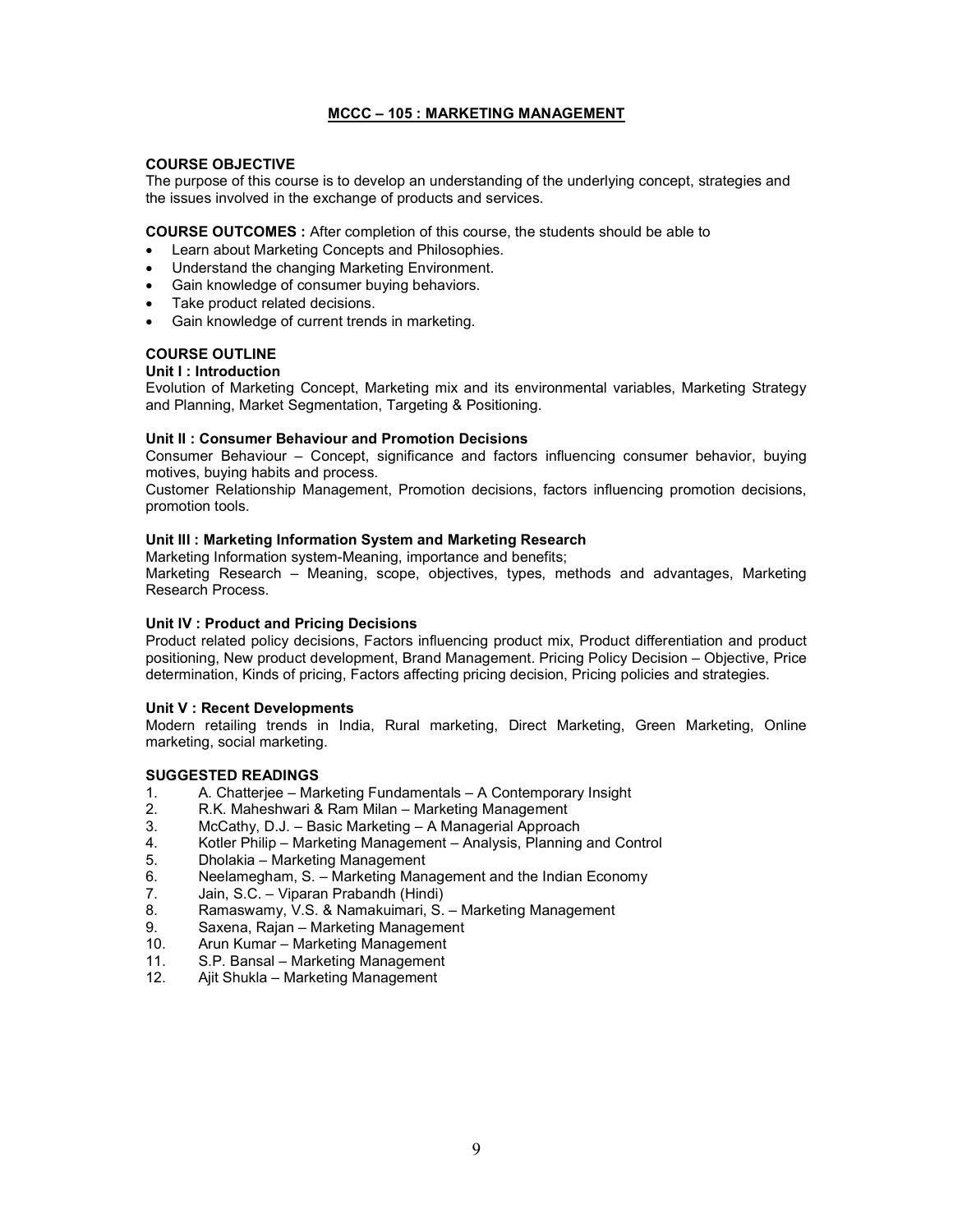## MCVC-101 : BUSINESS ETHICS AND CORPORATE GOVERNANCE

## COURSE OBJECTIVE

The course aims to develop an understanding about the role of corporations in the society, developments in governance and corporate citizenship. The course will also provide necessary knowledge about business ethics and ethos.

COURSE OUTCOMES : After completion of this course, the students should be able to :

- Understand the value and necessity of giving back to the society.
- Appreciate accountability of business entities towards stakeholders and society.
- Understand the need for strong internal control in order to prevent corporate frauds.
- Build up traits in value system and become responsible global citizens.

## COURSE OUTLINE :

## Unit I: Concept

Business Ethics : Concept, characteristics, importance, Indian ethos and values. Approaches to business ethics : Theories of Ethics-Friedman's Economic theory, Kant's Deontological theory, Mill & Bentham's Utilitarianism theory.

## Unit II : Ethical Practices and Corporate Governance

Ethics in marketing and advertising, Finance and accounting, Human resource management, Information technology, Copyright and patents, Environmental ethics (Carbon trading). Code of ethics, Work ethics.

## Unit III : Corporate Social Responsibility

Concept, relevance, models, importance in society, Regulatory framework, SEBI guidelines and Clause 49, Audit committee, Role of independent directors, changing role of board of directors.

## Unit IV : Areas of Corporate Social Responsibility

Corporate Social Responsibility towards stakeholders : Shareholders, creditors, financial institutions, government, consumers, employees and workers, community and society. Corporate Philanthropy.

## Unit V : Corporate Social Responsibility in India

Role of NGOs and international agency

Corporate Social Responsibility in special companies : SMES, Family business, multi-national enterprises.

Concept of Secretarial Audit

Corporate Social Responsibility and Sustainability : Role in sustainable development, integrated reporting

- 1. Companies Act, 2013
- 2. Shailendra Kumar, Alok Kumar Rai Business Ethics, Cengage Learning India Pvt. Ltd.
- 3. CSV Murthy Business Ethics and Corporate Governance, HPH.
- 4. SEBI, 2015, Chapter IV, Listing Obligations and Disclosure Requirements Regulations
- 5. Sharma, J.P. (2016) Corporate Governance, Business Ethics and CSR, Ane Books Pvt. Ltd, New Delhi
- 6. Prohibition of Insider Trading Regulations, 2015
- 7. Secretarial Standard on Meetings of the Board of Directors, SSI, The Institute of Company Secretaries of India
- 8. Mallin, Christin, A. Corporate Governance (Indian Edition), Oxford University, Press, New Delhi
- 9. Sharma, J.P. Corporate Governance and Social Responsibility of Business, Ane Books Pvt. Ltd, New Delhi
- 10. Boatright Ethics and the Conduct of Business, Pearson Education.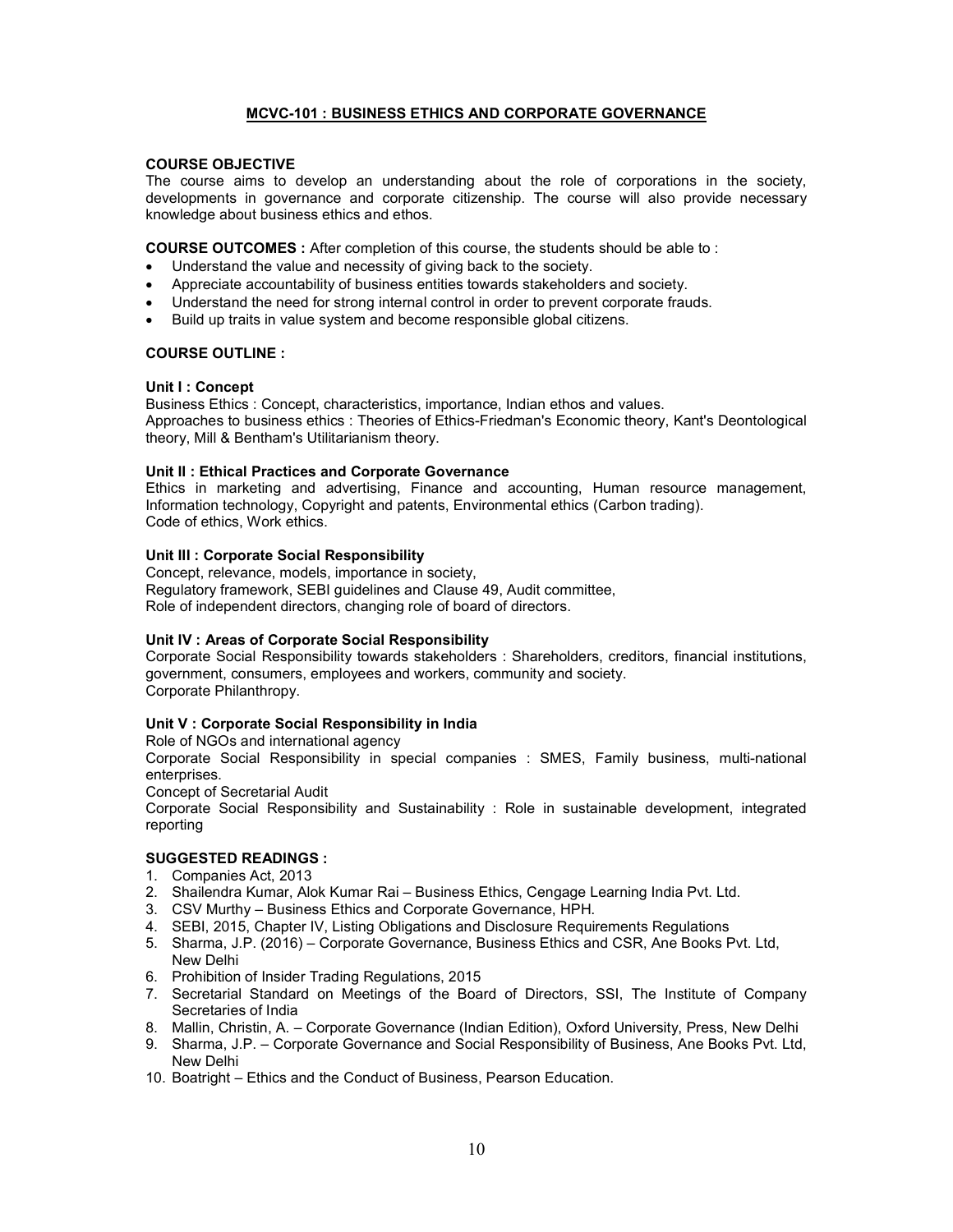## MCCC- 201 : ACCOUNTING FOR BUSINESS DECISIONS

## COURSE OBJECTIVES

The course aims to develop the ability of economic decision making among the students and enable them to understand decision making techniques in a business organization.

COURSE OUTCOMES : After completion of this course, the students should be able to

- Develop an insight of postulates, principles and techniques of accounting and utilization of financial and accounting information for planning, decisions making and control.
- Gain knowledge about tools and techniques of financial statement analysis.
- Identify difference between various forms of accounting- Financial, Management and Cost.
- Prepare forms of budgetary statements and types of budget.

## COURSE OUTLINE

## Unit I : Management Accounting

Management Accounting - Introduction, definition, objectives, nature, scope, role and emerging patterns of management accounting. Management Accountant - Role, position, duties and responsibilities of management accountant, Reporting to management. Difference between cost, management and financial accounting.

## Unit II : Financial Statement and its Interpretation

Analysis and interpretation of financial statements, Tools of financial statement analysis, Uses & importance of analysis, Horizontal, vertical and dimensional analysis of financial statement and their interpretations.

#### Unit III : Ratio Analysis

Ratio analysis – Concept and importance of ratio analysis, Types of ratios – liquidity, profitability, activity and solvency ratios, accounting for changes in financial position.

#### Unit IV : Managerial Costing and Cost-Volume-Profit Analysis

Managerial Costing as a tool for decision making – Meaning, significance, objectives and importance. Cost-volume-profit analysis – Contribution margin, profit volume analysis, multiple product analysis and optimal use of limited resources.

#### Unit V : Budgetary Control

Budgeting & Budgetary control - Meaning, importance, types, nature and functions, preparation of different types of budget, Budgetary control, Concept of Performance and Zero base budgeting.

- 1. Shashi K Gupta & R.K. Sharma Management Accounting : Principle & Practice.
- 2. M.E. Thukaram Rao : Management Accounting.
- 3. Pandey, I.M. Management Accounting
- 4. Gupta, R.L. Advanced Accountancy Vol. II
- 5. Goyal, M.M. Management Accounting
- 6. Khan and Jain Management Accounting
- 7. Sharma, D.C. and Gupta, K.G. Management Accounting
- 8. Batty, J. Management Accounting<br>9. Hingorani, Ramnathan and Grewal
- Hingorani, Ramnathan and Grewal Management Accounting
- 10. Lall, B.M. and Jain, I.C. Cost Accounting : Principles and Practice, Prentice Hall, Delhi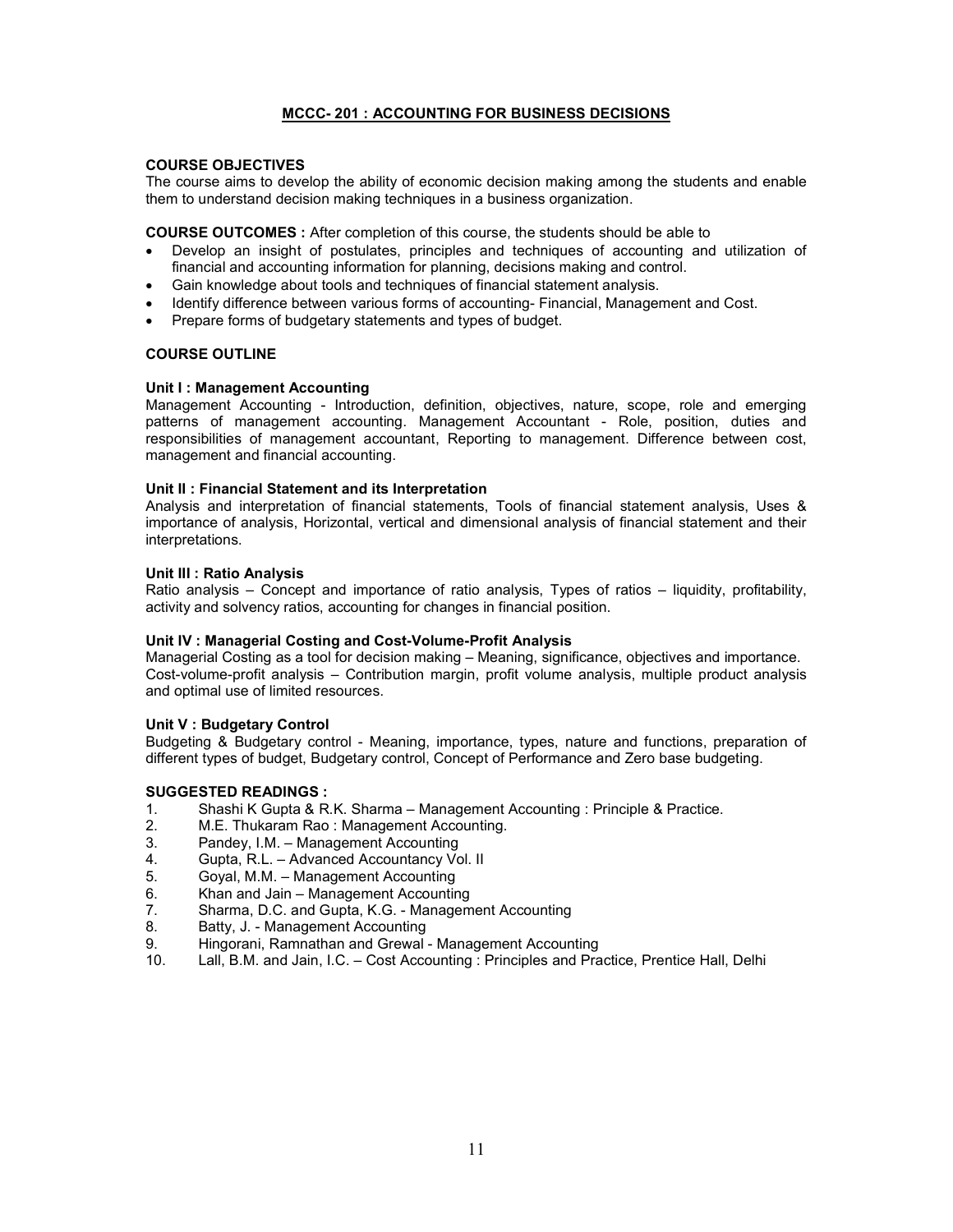## MCCC- 202 : INDIRECT TAX LAWS AND ACCOUNT

## COURSE OBJECTIVES

The course aims to acquaint the students with basic principles underlying the provisions of Goods and Services Tax and Custom Duty.

COURSE OUTCOMES : After completion of this course, the students should be able to :

- Know the basic methods and legal provisions of indirect taxes
- Understand the importance of indirect taxes (GST) in the Indian and global economy and its contribution to the economic development.
- Comprehend the principles of taxation, objectives of tax and its impact, shifting and incidence process of indirect taxes in the market orientated economy.
- Understand the implications of GST on the taxable capacity consumers, dealers and society at large.
- Understand the Custom Duty framework in India.

## COURSE OUTLINE

## Unit I: Introduction to Indirect Tax System, GST

GST - Basic concepts, key definitions, GST Framework, GST Council, Levy and collection of GST with Composition Scheme.

## Unit II : Registration Under GST

Procedure of Registration under GST, Meaning, Time & Value of Supply, Input Tax Credit, Tax Invoice and Bill of Supply, Debit & Credit Note, Reverse charge and Exemption from GST.

## Unit III : Recording and Assessment

Accounts & Records under GST, Return, Procedure of Accounting and Assessment under GST, Demand, Payment of Tax, Refund of Tax & Recovery of Tax, Liability of Payment of Tax, Types of Assessment and Voucher under GST.

## Unit IV : Authorities and Power

Powers of GST Authorities - Inspection, Search, Seizure and Arrest, Offences and Penalty, Appeals & Revision, Audit, Advance Ruling, Various Provisions & Issues under GST, IGST Basic provisions, TCS, TDS, Provisions relating to E-Commerce and E-Way Bill.

## Unit V : Custom Duty

Custom Duty Act, 1962 : Various Provisions of Custom Law & Duties : Basic concept and objectives of Custom Duty Act, Computation & Assessment of Custom Duty, Custom Tax Authorities and their powers, Appeal, Penalties, Prosecution and Appeals.

## Suggested Readings :

- 1. S.K. Shukla : Goods and Service Tax with Custom Duty (Hindi & English)
- 2. Sripal Saklecha & Anit Saklecha GST Evam Custom Kanoon, Taxmann (Hindi)
- 3. Bare Act of GST.
- 4. Taxman Indirect Tax Laws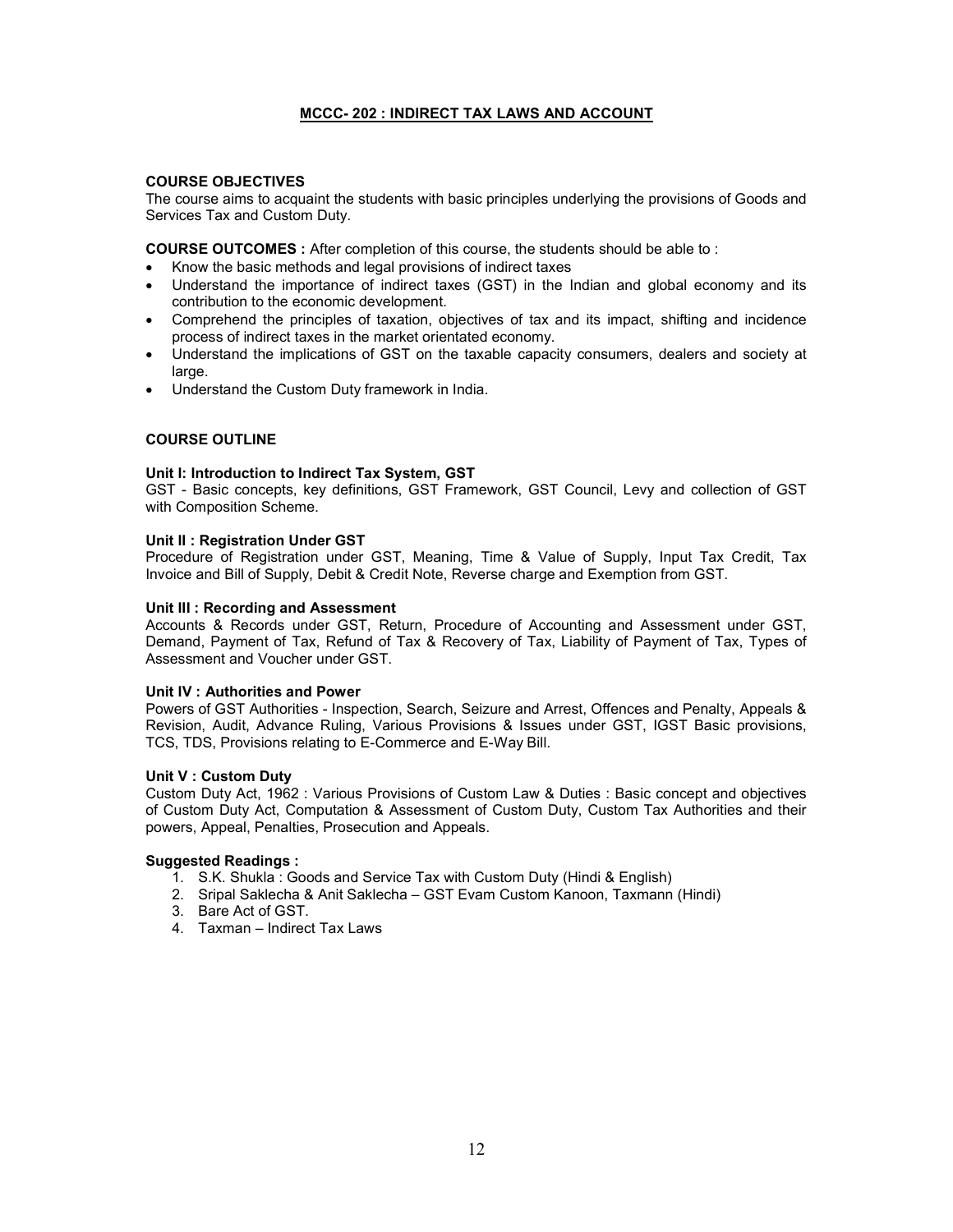## MCCC- 203 : LABOUR LEGISLATION

#### COURSE OBJECTIVES

The course aims to impart knowledge of the laws relating to the management of the Labour force and its application in the real world.

COURSE OUTCOMES : After completion of this course, the students should be able to :

- Know about the developments and the judicial setup of Labour Laws.
- Learn about the salient features of welfare and wage Legislations.
- Understand the laws related to working conditions of labour.

## COURSE OUTLINE

## Unit I: The Factory Act, 1948

Brief history, object, applicability, definition, approval, licensing and registration of factories; The inspecting staff, health, safety and welfare provisions relating to hazardous, processes, working hours of adults. Employment of women, employment of young persons, annual leave with wages, penalties and procedure.

## Unit II : The Payment of Wages Act, 1936

Introduction, Application of the Act, Definitions, rules for payment of wages, Deductions from wages provisions of the payment of wages Act relating to deduction, Registers and records, inspectors claims for wrongful deductions penalty for various offences.

## Unit III : The Minimum Wages Act, 1948

Object and scope of the Act, Definition, fixation of minimum rates of wages, Working hours and determination of wages and claims.

## Unit IV : Industrial Dispute Act, 1947

Concept, layoff, retrenchment, strike, lockout, closure, authorities for settlement of Industrial disputes in India, procedure, power and duties of authorities, penalties.

## Unit V : To be announced

- 1. Malik, P.K. Industrial Laws, Vol. 1 & 2
- 2. Singh, Indrajeet Industrial and Labour Laws (Hindi)
- 3. Kapoor, N.D. Industrial Laws<br>4. S.K. Shukla & K.P.Tewari In
- 4. S.K. Shukla & K.P.Tewari Industrial and Labour Law, (Hindi & English), New Royal Book Co., Lucknow
- 5. Chakraborty, B.K. Labour Laws in India
- 6. Mishra, S.N. Labour and Industrial Laws
- 7. Goswami, V.G. Industrial Laws
- 8. Shukla, R.K. Industrial Laws
- 9. P.K. Jain Industrial Laws<br>10. Sanieev Kumar Industrial
- Sanjeev Kumar Industrial Laws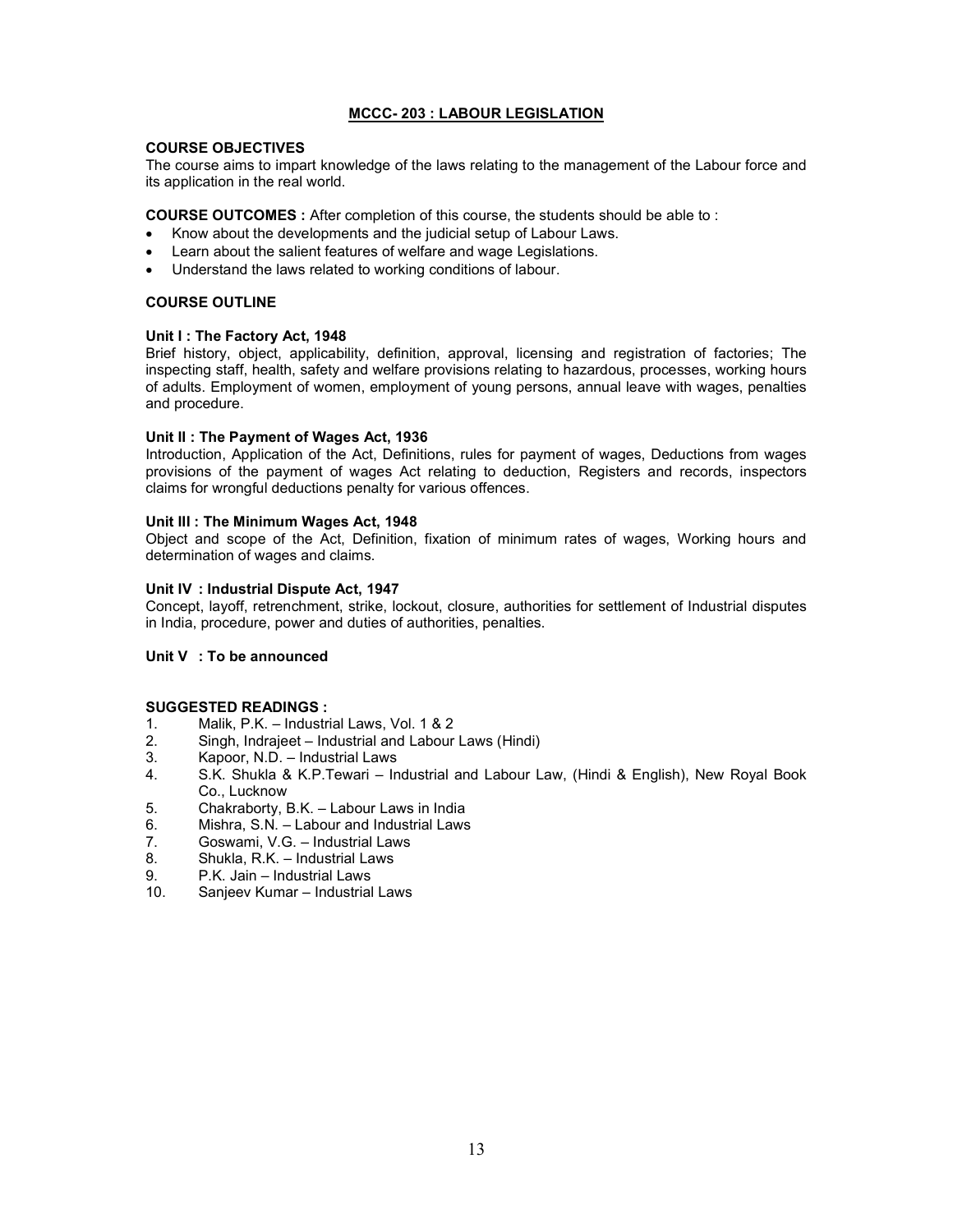## MCCC-204 : BUSINESS ANALYSIS AND FORECASTING

#### COURSE OBJECTIVES

The course aims to equip the students with advanced knowledge of the methods and techniques relating to business analysis and forecasting.

COURSE OUTCOMES : After completion of this course, the students should be able to :

- Understand the importance of forecasting in making accurate decisions in economic and business environment.
- Forecast demand in light of changing circumstances and to formulate business plans.
- Handling the trend seasonal and cyclical issues in forecasting analysis.
- Understand the bases of regression analysis, time series and its application and forecasting.

## COURSE OUTLINE

## Unit I : Introduction

Nature and Structure of Business. The Business System, Business Forecasting – Meaning, Characteristics, Needs, Significance and Factors affecting business forecasting, The process of business forecasting, Limitations and suggestions for making forecasting process more effective.

#### Unit II : Demand Analysis

Introduction, Determinants of Demand, Analysis of Consumer Behaviour Indifference curve analysis, Exceptional Demand decisions. Elasticity of demand, Demand for Industrial Products, Consumer Durables and Non Durables, Demand Function. Forecasting of Demand.

## Unit III : Cost Analysis

Cost concepts, relevant for management decisions, Cost functions, short run and long run average, Marginal and Total Cost. Cost, Price and Profit.

#### Unit IV : Factor Pricing

Elements of factor pricing, Labour pricing, Demand and supply of factors of production. The Production function and the optimal input combinations.

## Unit V : Business Forecasting Techniques

Methods and Techniques of forecasting, Qualitative & Quantitative techniques, Time series analysis, regression, co-relation, moving averages.

## SUGGESTED READINGS :

- 1. Horowitz : An Introduction to Quantitative Analysis
- 2. Varshney and Maheshwari : Managerial Economics
- 3. Manne, A.S. Economic Analysis for Business
- 4. Gupta, S.P. Business Statistics
- 5. Levin and Kirpatick Quantitative Analysis for Business Decisions
- 6. Levin and Kirpatrick Statistics for Business Decisions
- 7. Richard & Brackford Business Economics
- 8. Mote, Paul & Gupta Managerial Economics
- 9. Joel Dean Economic Theory
- 10. Baumol, W.J. Operational Analysis
- 11. Dwivedi, D.N. Managerial Economics
- 12. Manne, A.S. Economic Analysis for Business
- 13. Mithani, D.M. Managerial Economics
- 14. झिगन, एम.एल. प्रबन्धकीय अर्थशास्त्र

## $15.$  वार्ष्णेय एवं माहेश्वरी – प्रबन्धकीय अर्थशास्त्र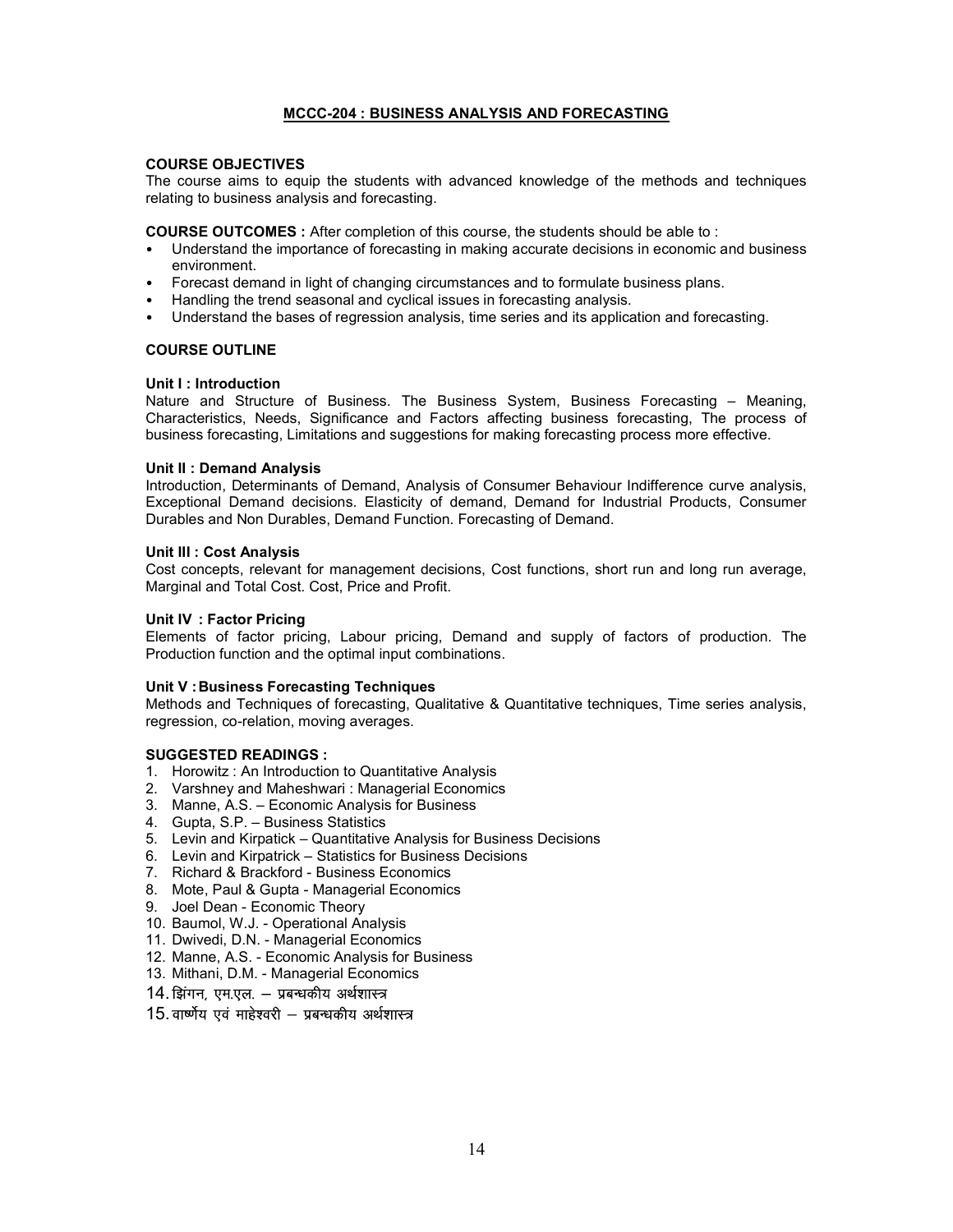## MCCC – 205 : FINANCIAL MANAGEMENT

## COURSE OBJECTIVES

The aim of the course is to provide conceptual understanding of the subject as well as its importance in the corporate organisation's overall performance. It equips the students with the tools and techniques used by a Financial Manager while making financial investment and dividend decisions.

COURSE OUTCOMES : After completion of this course, the students should be able to :

- Learn about the various sources of finance available to businessmen.
- Ability to select an investment proposal by analyzing the compounded and discounted value of money invested.
- Understand the theories and factors upon which dividend and financing decisions are taken.

## COURSE OUTLINE

## Unit I : Overview

Nature, Scope and Objectives of Financial Management, Time Value of Money, Concept of Risk and Return, Financial Planning and Forecasting.

## Unit II : Investment Decision

Capital Budgeting : Concept and Techniques, Risk and uncertainty. Capital Rationing as a Decision Making Tool.

## Unit III : Cost of Capital, Dividend Decision

Cost of Capital, Weighted Average Cost of Capital Dividend Decisions : Dividend Models, Determinants and Factors Influencing Dividend Policy.

## Unit IV : Financing Decision

Leverage, EBIT-EPS Analysis, Capital Structure : Theories and Factors.

## Unit V : Working Capital Management

Working Capital Estimation, Management of Cash, Inventory Management, Receivables Management.

- 1. Van Horne, James Financial Management & Policy
- 2. Soloman Ezra The Theory of Financial Management
- 3. S.C. Kuchhal Financial Management
- 4. I.M. Pandey Financial Management<br>5. Bimal Jaiswal & Leena S. Shimpi Bu
- 5. Bimal Jaiswal & Leena S. Shimpi Business Finance/Financial Management
- 6. P. Chandra Fundamentals of Financial Management
- 7. R.P. Rustagi Financial Management : Theory, Concepts and Problems
- M.Y. Khan & P.K. Jain Financial Management : Text, Problem and Cases
- 8. V.K. Bhalla Financial Management & Policy
- 9. P.G. Apte International Financial Management
- 10. V.K. Bhalla International Financial Management
- 11. S.P. Gupta Vittiya Prabandh (Hindi)
- 12. M.D. Agarwal & N.P. Agarwal Vittiya Prabandh (Hindi)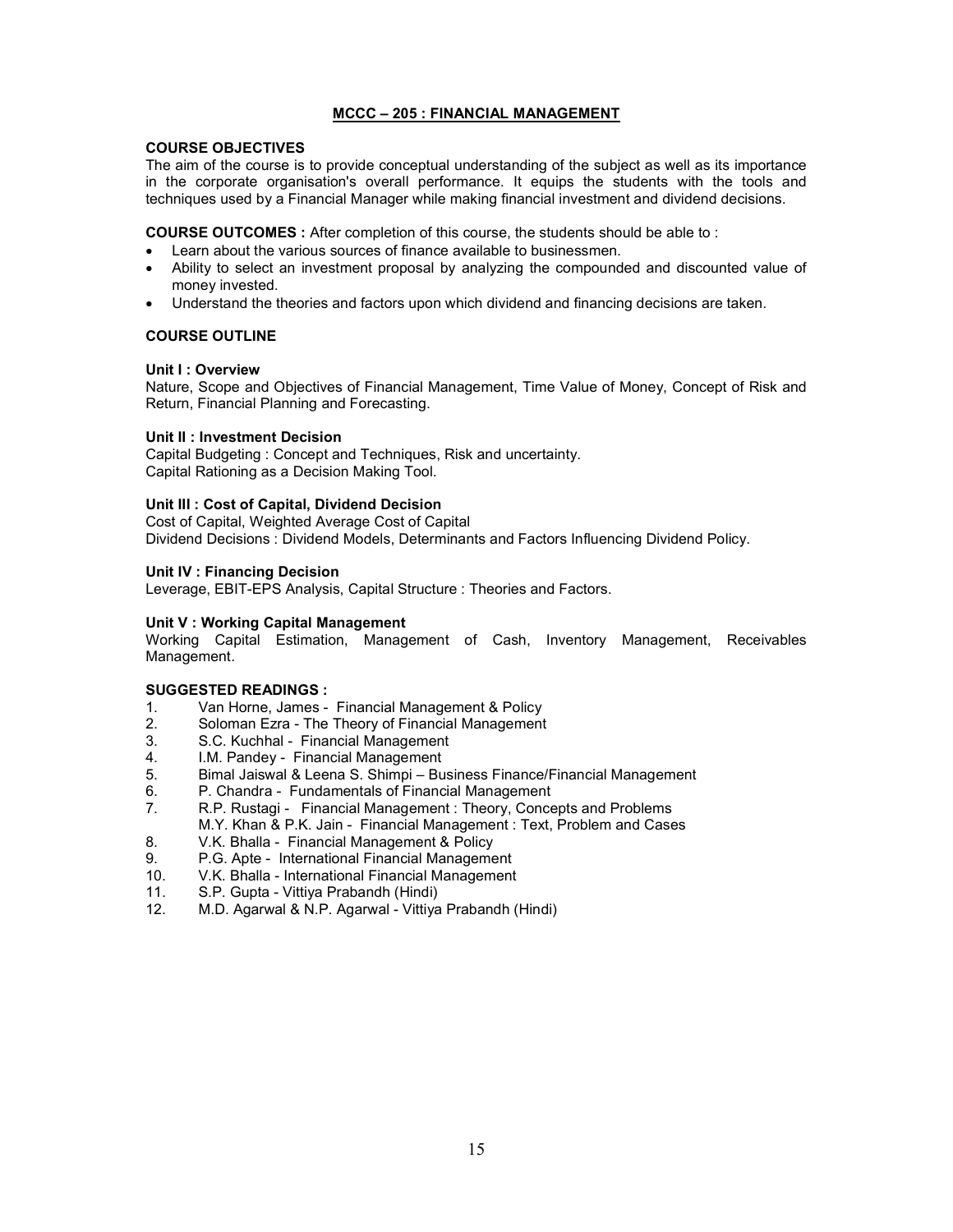## MCCC – 206 : ENTREPRENEURSHIP DEVELOPMENT

## COURSE OBJECTIVE :

The course aims to impart in-depth knowledge about Entrepreneurship and its Development.

COURSE OUTCOMES : After completion of this course, the students should be able to

- Understand the institutional support to entrepreneurs
- Classify the challenges of women entrepreneur
- Know the parameters to assess opportunities and constraints for new business ideas
- Understand the systematic process to select and screen a business idea
- Design strategies for successful implementation of idea and write a business plan

## COURSE OUTLINE

## Unit I : Entrepreneur

Evolution, meaning, definition and characteristics of an entrepreneur, Functions and types of entrepreneur, Role and responsibilities of an entrepreneur, Obstacles faced by an entrepreneur.

## Unit II : Entrepreneurship Development

Meaning, concept and process of entrepreneurship, Environment of entrepreneurship – Significance and SWOC analysis, Theories of Entrepreneurship – Joseph Schumpeter's Theory of Innovation, Hagen's Theory of Status Withdrawal, David McClelland's Need for Achievement Theory, Knight's Risk Taking Theory. Meaning, Role, phases and institutions of EDP's.

## Unit III : Business Planning and Financing

Meaning & concept of business plan, Key elements of business plan, Method to initiate ventures, Sources of finance in India, Venture Capital, Criteria for evaluating new venture proposals.

## Unit IV : Women and Social Entrepreneurs

Women Entrepreneurs – concept & role, Challenges and opportunities of women entrepreneurs in India. Social entrepreneurs – feature and importance, Strategies of successful entrepreneurs.

## Unit V : Recent Trends

Recent trends – Start up, Stand up, Skill India, Make in India, Incubation Centre. Concept of Sociopreneur, Edupreneur, Ecopreneur, Netpreneur, Intrapreneur.

- 1. B.R. Barhol Enterpreneurhsip Development
- 2. Shukla, M.B. Entrepreneurship and Small Business Management
- 3. Jain, Pankaj Entrepreneurship Development (Hindi)
- 4. Lal, Madhurima Entrepreneurship
- 5. Agarwal & Mehta Uddyamita Ka Vikas (Hindi), SBPD Publishing House
- 6. Mote, V.L. et. al. Capital Investment Decisions
- 7. Sudha, G.D. Vyavasayik Uddyamita ka Vikas (Hindi)
- 8. Desai, Vasant Entrepreneurship Development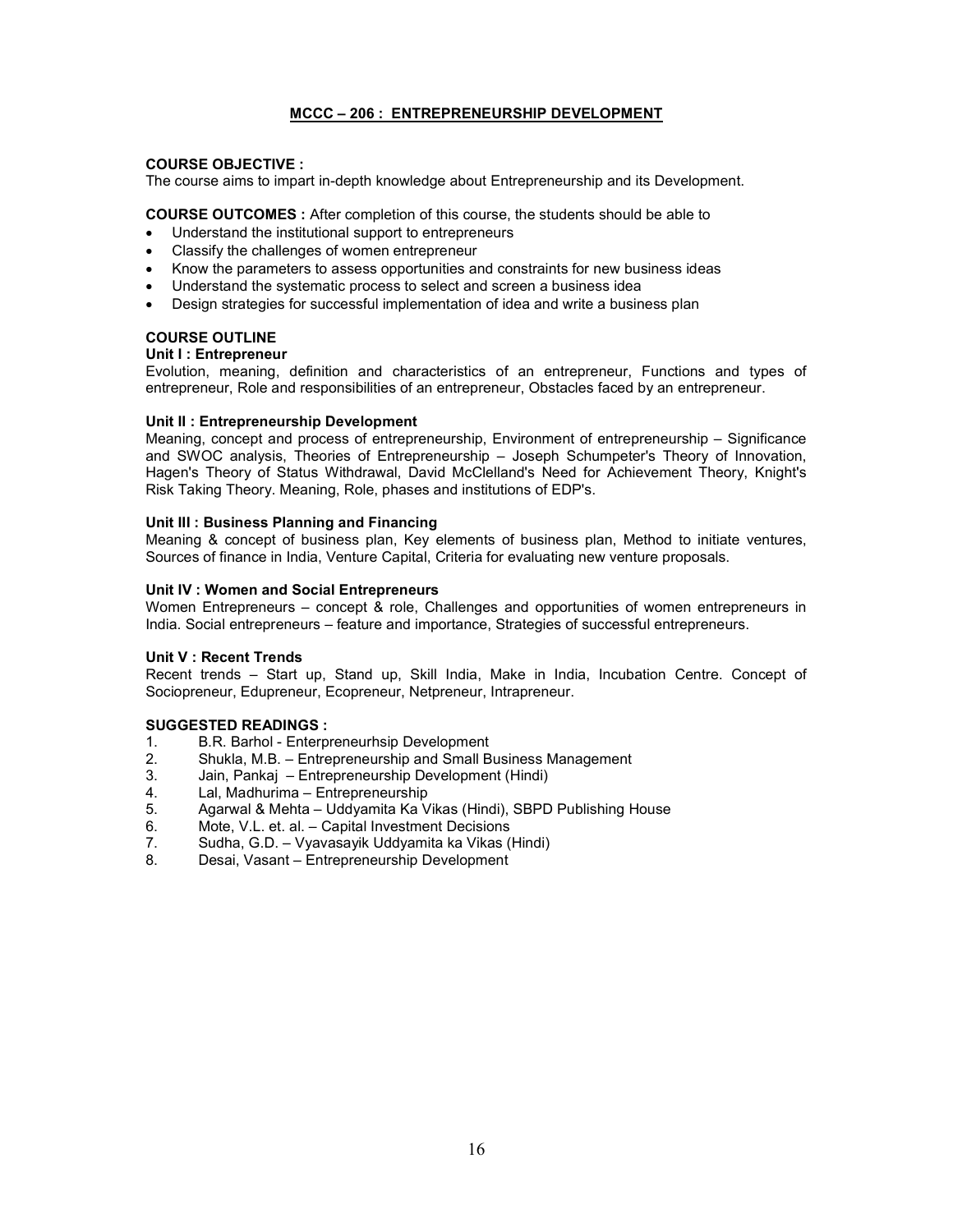# MCVNC-201: FRENCH

## COURSE OBJECTIVE

The aim of this course is to enable students to introduce themselves and others, to wish in French and to interact with francophone persons. They will also be able to read and write documents in French.

COURSE OUTCOMES : After completion of this course, the students should be able to :

- Communicate elementary things in French
- Read and write official letters
- Prepare resume and advertisements
- Work in multinational companies

## Unit I :

Se presenter, Dire les nationalites et les professions, l'alphabet et les nombres jusqu'a 60, Savoir Saluer dire l'addresse, Conjuguer au present les verb etre, avoir, regarder, parlers ecouter, lire, ecrire et comprendre, les jours et lest mois, article definit et indefinit, demander et repondre<< qui est-ce ? et qu'est-ce-que c'est?>>

## Unit II :

Les loisirs et les lieux; a, au, a l, a la, aux, en, chez; les verbs au present faire, aller, rester, venir, aimer, adorer, preferer; il y a; l'haure (quelle heure est-il?, il est….; imperatif des verbs-commencer arriver, partir, entrer, sortir, vouloir, pouvoir, savoir et connaitre (conjugaison au present; interrogation et negation.

## Unit III :

Des adjective pour decrire une personne, ses qualities et ses defaults; interroger et repondre avec 'si'; feminin et pluriel des adjectifs; demander l'age; savoir les nombre jus qu'a 1000000; voici, voila, c'est ici/la/la-las, c'est pres(de)/loin(de); les adjectives demonstratif-ce, cet,cette et ces; les nombres ordinaux-premeir, deuxienme (second)…… centineme; conjugaison des verb-vendre, acheter, batiment et les meubles

## Unit IV :

Les repas de la journee, les legumes; conjugaison au present des verbs – gouter, choisir, commander, manger, boire; exprimer la quantite avec les articles partifs – de, du, de l', de la et des; les pronoms après les preposition – moi, toi, leu, elle, nous, vows, eux et ells; moi……aussi/ moi….. non plus; le temps matin/apres midi etc; conjugaison au present des, verbs pour les activites de la journee come-se reveiller, se lever, se laver, s'habiller, prendre le petit dejeuner, partir travailler, dejeuner se promener, se reposer, se coucher et dormir; construction negatif et interrogatif et en forme infinitive des verbs prononinales; c'est sur/ce n'est pas sur; encore/un autre; les adjectives possessives – mon/ma mes tom/tattes, son/sa/ses, etc.

## Unit V :

Les veterments de l'homme et de la femme, les materiaux comme cuir, velours etc. et lest couleurs Dire la taille, la pointure, le poids et les mesure et ausi le prix; Tout – Comme adjective-tout, toute tous et toutes; Tout – comme pronom – tout, tous; I'mperatif des verbs pronomiaux comme se lever; conjugarison des verbs (au present-se lever, etre debout, se coucher, s'asseoir; lex ingredients de la cuisine comme le sucre, le sel etc. les ustencils, comme poel, casserole etc,; Donner des ordre/interdire; construction avec "il faut" et avec le verb "devoir,

## PRESCRIBED BOOK :

1. Le Nouveau Sans Frontiere 1 (Unit I & II)

- 1. S.P. Singh Cours de la langue Francaise en hindi, Langers Publication, Delhi
- 2. S.P. Singh French Tenses and Art of Conjugaison, Shreya Publications, Delhi
- 3. M. Dondo Modern French Course
- 4. G. Mauger Cours de la langue Francaise et de civization, Goyal Publication, Delhi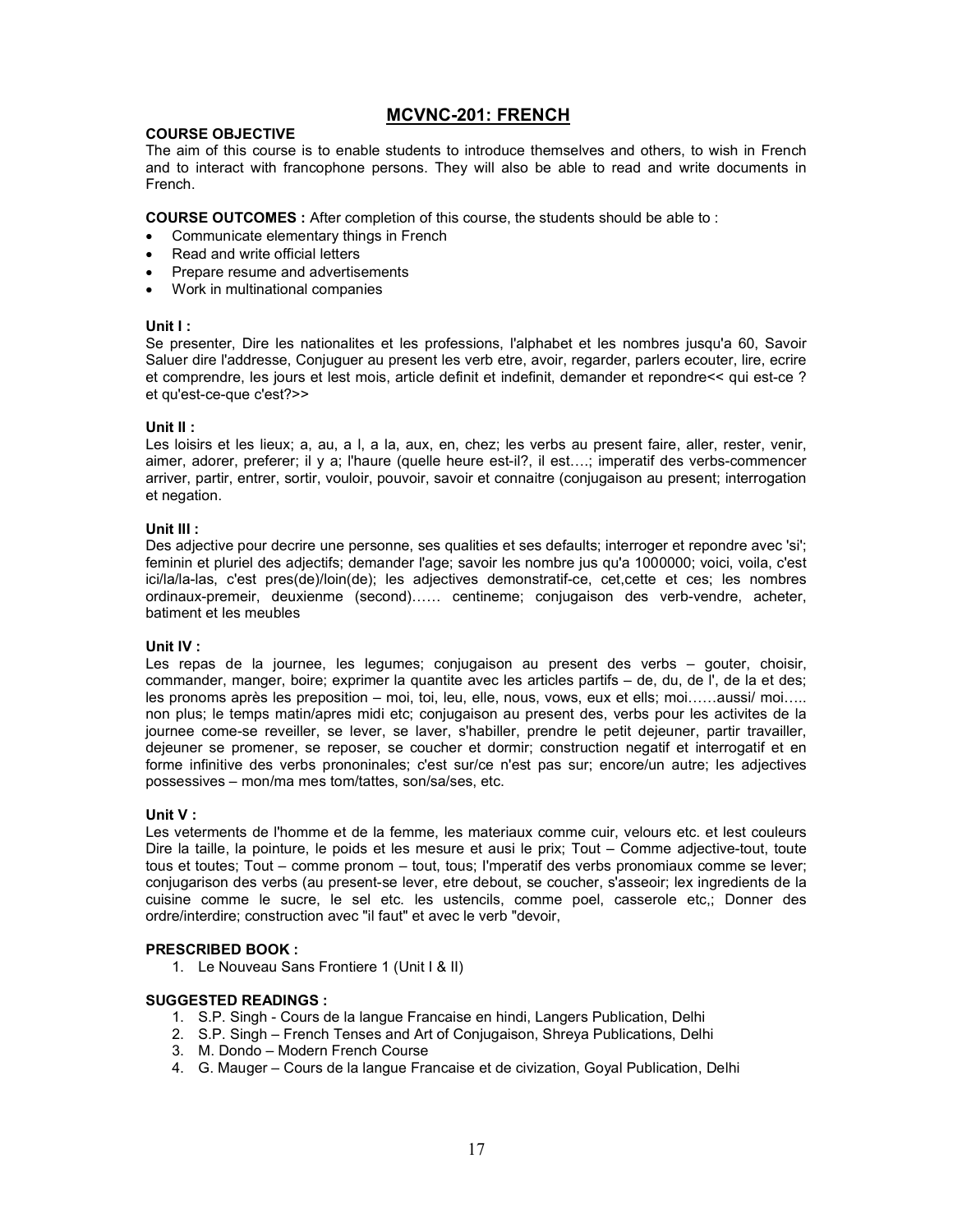# MCVNC-201: YOGA

## COURSE OBJECTIVE

The aim of the course on Yoga education is to teach students five basic principles, proper exercise, breathing, relaxation, diet and meditation.

COURSE OUTCOMES : After completion of this course, the students should be able to :

- Practice Self discipline and Self control.
- Develop Self awareness
- Improve concentration and higher level of consciousness
- Improve health, hygiene and emotional stability

## COURSE OUTLINE :

## Unit I : Introduction

History, Concept and Development, Origin of yoga, aims and objectives of yoga.

## Unit II : Schools of Yoga

Astang yoga, Karma yoga, Bhakti yoga, Hatha yoga.

## Unit III : Patanjal Yoga Sutra

Introduction, Samadhi Pad, Sadhan Pad, Vibhuti Pad and Kaivulya Pad.

## Unit IV : Asanas

Concept, Definition, Types, Techniques and Benefits.

## Unit V : Pranayama and Meditation

Concept, Definitions, Types and Benefits.

- 1. Dr. P.D. Mishra Yoga : Ek Parichay
- 2. Swami Satyanand Saraswati Asan, Pranayama Mudra and Bandh
- 3. Patanjal Yoga Darshan, Geeta Press, Gorakhpur
- 4. Swami Shivanand ji Dhayna Yoga
- 5. Swami Niranjan Nand Saraswati Pran evam Pranayaam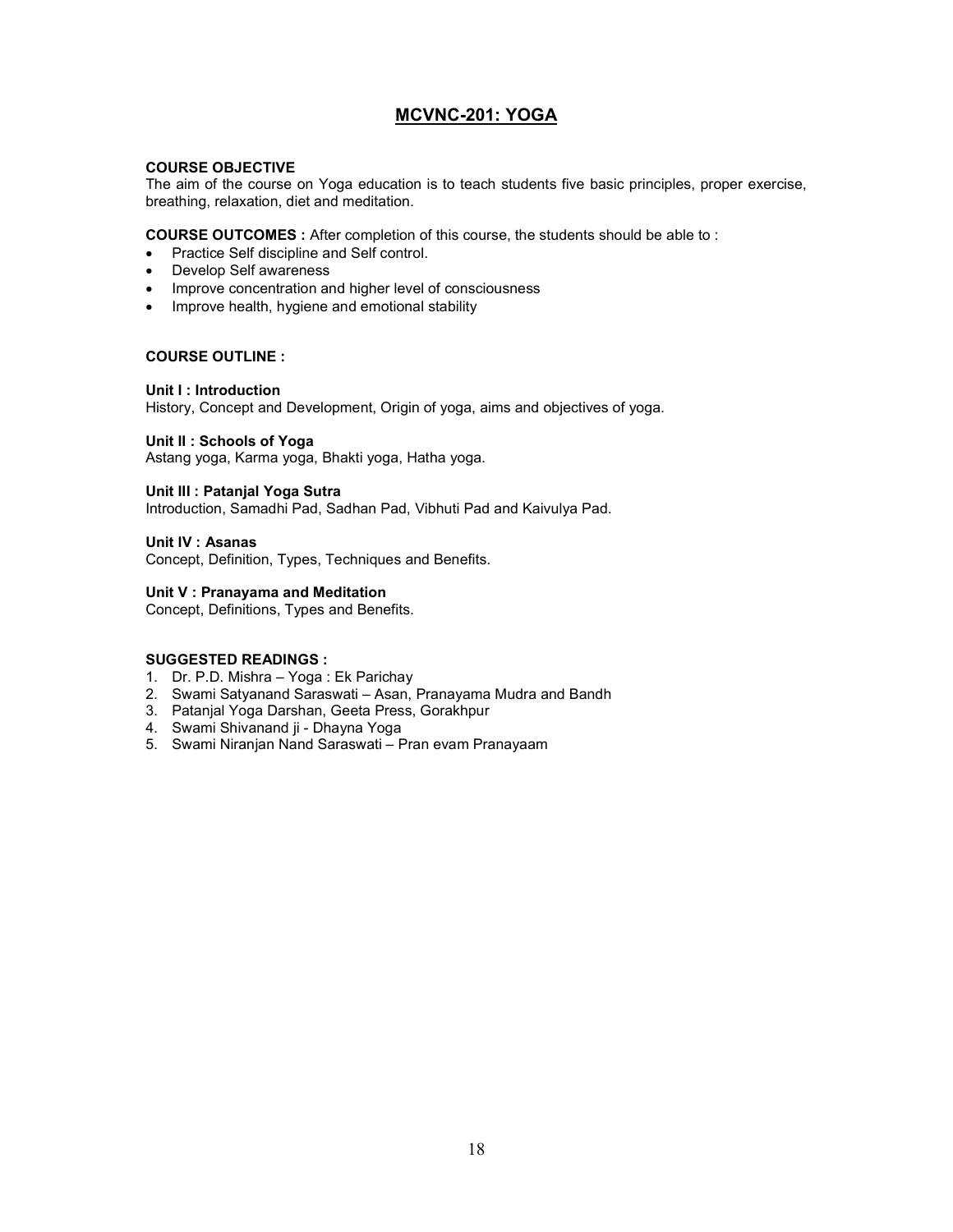## MCCC- 301 : CORPORATE ACCOUNTING

## COURSE OBJECTIVES

The course aims to impart the knowledge of detailed accounting process and reporting requirements of companies among the students.

COURSE OUTCOMES : After completion of this course, the students should be able to :

- Calculate Goodwill, evaluate shares adopting different methods and preparation of final accounts of Indian Companies.
- Have a comprehensive understanding of the advanced issues in accounting for assets, liabilities and owner's equity
- Understand the treatment regarding issue of bonus shares and treatment of prior period profits
- Account for mergers and amalgamations and analyse the internal or external reconstructions of companies
- Summarize the consolidated financial statement and balance sheet for holding companies

## COURSE OUTLINE

## Unit I : Shares & Debentures

Accounting for shares & debentures – Issue, forfeiture, re-issue, redemption, buy-back of shares, Bonus share.

## Unit II : Financial statements Analysis

Meaning, objectives, tools and types. Common size statement, Comparative financial statement, Profit prior to incorporation, Computation of managerial remuneration.

## Unit III : Accounting of Change in Formation of Company

Accounting problems relating to acquisitions : Amalgamation, Absorption and reconstructions, liquidation of companies.

## Unit IV : Accounts of Holding Companies

Concept, consolidated financial statements, needs for consolidation, document to be filed along with consolidated of financial statements, minority interest, cost of control, pre acquisition & post acquisition, elimination of unrealized profit.

## Unit V : Valuation of Shares and Goodwill

Valuation of Shares : Intrinsic value method, Yield method and Fair value method,

Valuation of goodwill : Average profit method, Super profit method, Capitalisation method, annuity method.

- 1. Bhattacharya and Dearden Accounting for Management
- 2. Anthony, Robert Management Accounting Text and Cases
- 3. Gupta, R.L. Advanced Accountancy
- 4. Grewal, T.S. Double Entry Book Keeping<br>5. Hingorani. Ramanathan and Grewal Mana
- 5. Hingorani, Ramanathan and Grewal Management Accountancy
- 6. Agarwal, B.D. Higher Accountancy
- 7. Shukla and Grewal Advanced Accounts<br>8. Maheshwari S.N. Advanced Accountanc
- Maheshwari, S.N. Advanced Accountancy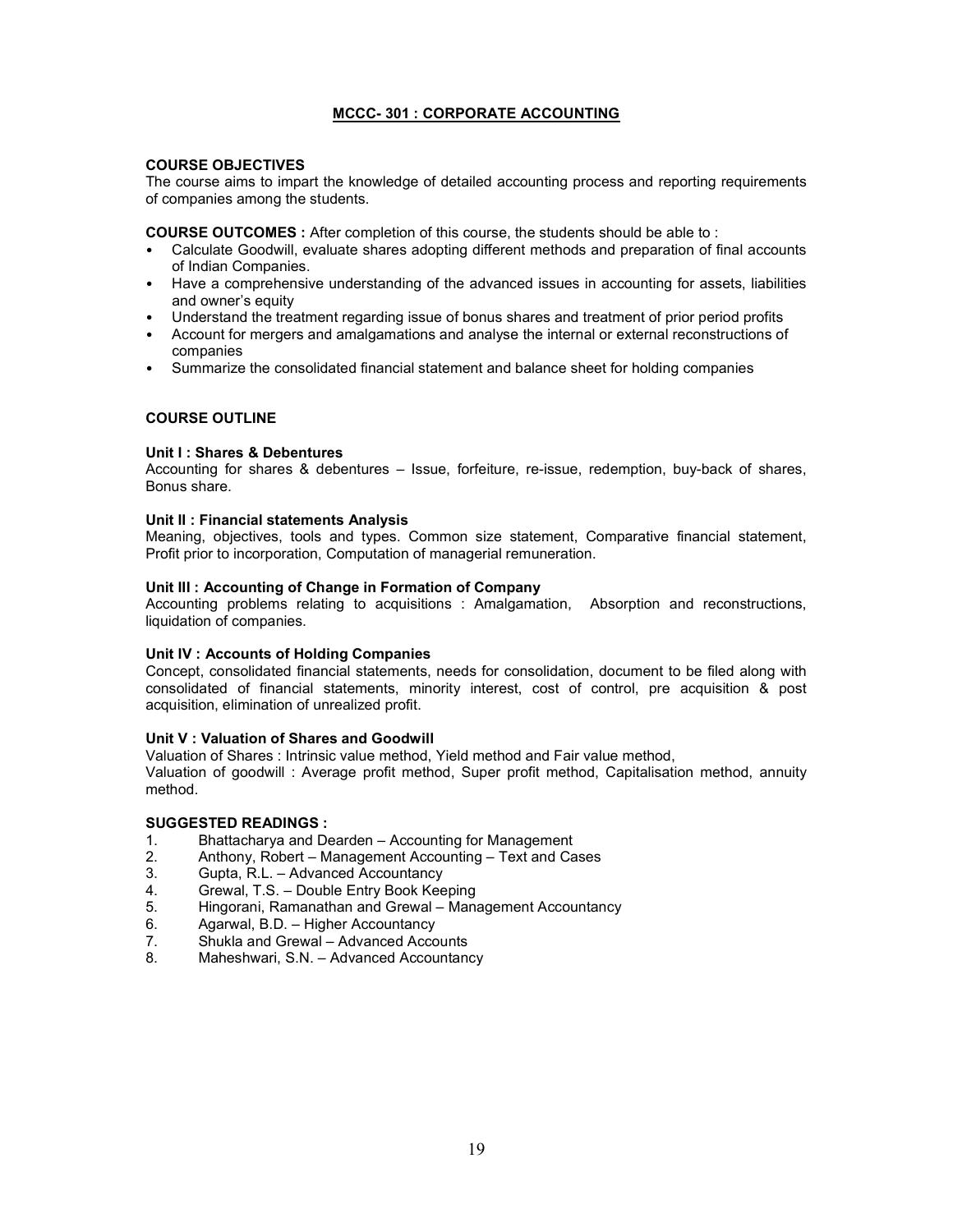## MCCC – 302 : HUMAN RESOURCE MANAGEMENT

## COURSE OBJECTIVES

The course aims at familiarizing the students with the significance and role of HRM in the working of the modern organizations. It will provide exposure regarding human resource processes and practices with special reference to India.

COURSE OUTCOMES : After completion of this course, the students should be able to :

- Understand employee recruitment and selection process.
- Evaluate different training programs and understand their limitations.
- Gain knowledge regarding the developing role of human resource management in the globalized world.

## COURSE OUTLINE

## Unit I : Overview of HRM

HRM : Concept, evolution, objectives, scope, importance, principles and functions. Manpower Planning : Concept, need, objectives, principles, methods or techniques.

## Unit II : Staffing

Recruitment, Selection, Factors affecting recruitment, source of recruitment (Internal & External), selection process, methods of selection, Training and Development.

## Unit III : Employee Appraisal and Maintenance

Career Planning : Concept and techniques;

Career Development : Concept and techniques;

Performance Appraisal : Concept, significance, types, methods or techniques, Potential appraisal, Incentive

## Unit IV : Employee Relations

Grievance : Causes of grievances, grievance procedure, steps in handling grievance, Directive principles of handling grievances.

Discipline : Objects, forms/types of discipline, principles of maintaining discipline, causes of indiscipline, suggestions for effective discipline. Disciplinary action, elements and principles of disciplinary action process.

Collective Bargaining : Concepts, Goals of management and unions in collective bargaining.

## Unit V : Employee Integration and Separation

Promotion, Job analysis and design, Job enrichment, Job enlargement, Labour Turnover, Absenteeism, Voluntary Retirement, Superannuation Lay-off, Retrenchment, Dismissal, Discharge.

- 1. Mamoria, C.B. Personnel Management
- 2. Srivastava, M.P. Human Resource Planning : Approaches, Needs, Assessment Needs, Assessment and Priorities in Manpower Planning.
- 3. Ashwathapa Human Resource Management
- 4. R.K. Shukla, Human Resource Management, New Royal Book Co., Lko.
- 5. Bimal Jaiswal & Deepak Verma Managing Human Resource/HRM<br>6. R.B.S. Verma, Manay Sansadhan vah Prabandh ki Rooprekha, New
- 6. R.B.S. Verma, Manav Sansadhan vah Prabandh ki Rooprekha, New Royal Book Co., Lko.
- 7. VSP Rao Human Resource Management Text and Cases<br>8 Gary Dessler Human Resource Management
- 8. Gary Dessler Human Resource Management
- 9. P. Jyothi and D.N. Venkanesh Human Resource Management
- 10. John M. Ivancevich : Human Resource Management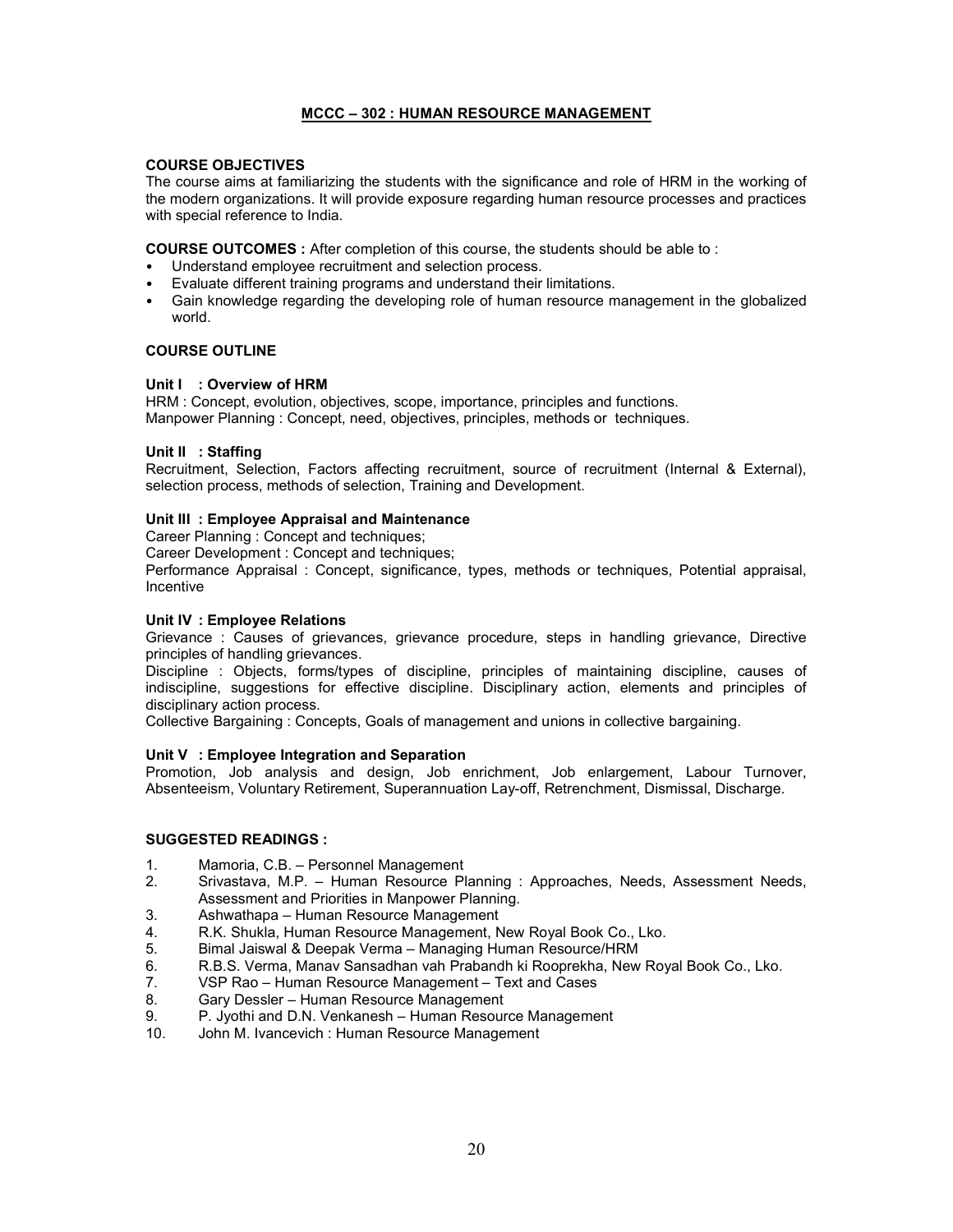## MCEL-301A : STRATEGIC COST ACCOUNTING

## COURSE OBJECTIVES

The course aims to impart and inculcate the knowledge of controlling and effective management of cost among the students.

COURSE OUTCOMES : After completion of this course, the students should be able to :

- $\bullet$  Identify differences between various forms of accounting  $-$  financial, management and cost accounting.
- Identify cost according to their associated activities and apply costing techniques for computing cost of product or services.
- Make various managerial decisions on the basis of learning about concept and issues involved therein.

## COURSE OUTLINE

## Unit I : Introduction

Meaning and terminology of cost accounting, comparison with other disciplines (management and financial accounting), Concept and uses of Cost Accounting; Accounting plan and responsibility centres : Meaning, significance of responsibility accounting, Types of Responsibility centres – cost centre, profit centre, investment centre, revenue centre, Responsibility performance reporting.

## Unit II : Marginal Costing and Transfer Pricing

Marginal costing – Meanings & features, Criticism against marginal costing, concept, basic characteristics, application and limitations of marginal costing.

Transfer pricing – Concepts, requisites, objectives, methods of transfer pricing, Transfer pricing in MNCs.

## Unit III : Variance & Break Even Analysis

Variance analysis – Material, Labour, Overheads and its relevance Break even analysis – Definition, steps, formulation and its assumptions and limitations of break even analysis, Profit Volume Ratio, Margin of Safety.

## Unit IV : Standard Costing and Audit

Standard costing analysis as a control technique, setting of standards, Value chain analysis – Meaning and types of value chain, quality costing, target and life style costing Cost Audit – Definition, meaning, objectives, Important legal provision as to cost audit.

## Unit V : Activity Based Costing

Activity based costing : Meaning & objectives, advantages & limitations, steps and other concepts in activity based costing

Job Costing – Definition, Features, Procedures and its advantages.

- 1. Pandey, I.M. Management Accounting
- 2. Gupta, R.L. Advanced Accountancy Vol. II<br>3. Kishore. M Ravi Cost Accounting and Fina
- Kishore, M Ravi Cost Accounting and Financial Management
- 4. Goyal, M.M. Management Accounting
- 5. Khan and Jain Management Accounting
- 6. Sharma, D.C. and Gupta, K.G. Management Accounting
- Anthony, R.M. Management Accounting
- 8. Horngren Charles, T. Management Accounting
- 9. Batty, J. Management Accounting
- 10. Hingorani, Ramnathan and Grewal Management Accounting
- 11. Horngreen Charles T., Geogre Goster and Srikant M. Dalinr Cost Accounting : A Managerial Emphasis, Prentice Hall, Delhi
- 12. Lall, B.M. and Jain, I.C. Cost Accounting : Principles and Practice, Prentice Hall, Delhi<br>13. Welsch, Glenn A., Ronald W. Hilton and Paul N. Gordan Budgeting, Profit and Co
- 13. Welsch, Glenn A., Ronald W. Hilton and Paul N. Gordan Budgeting, Profit and Control, Prentice Hall, Delhi.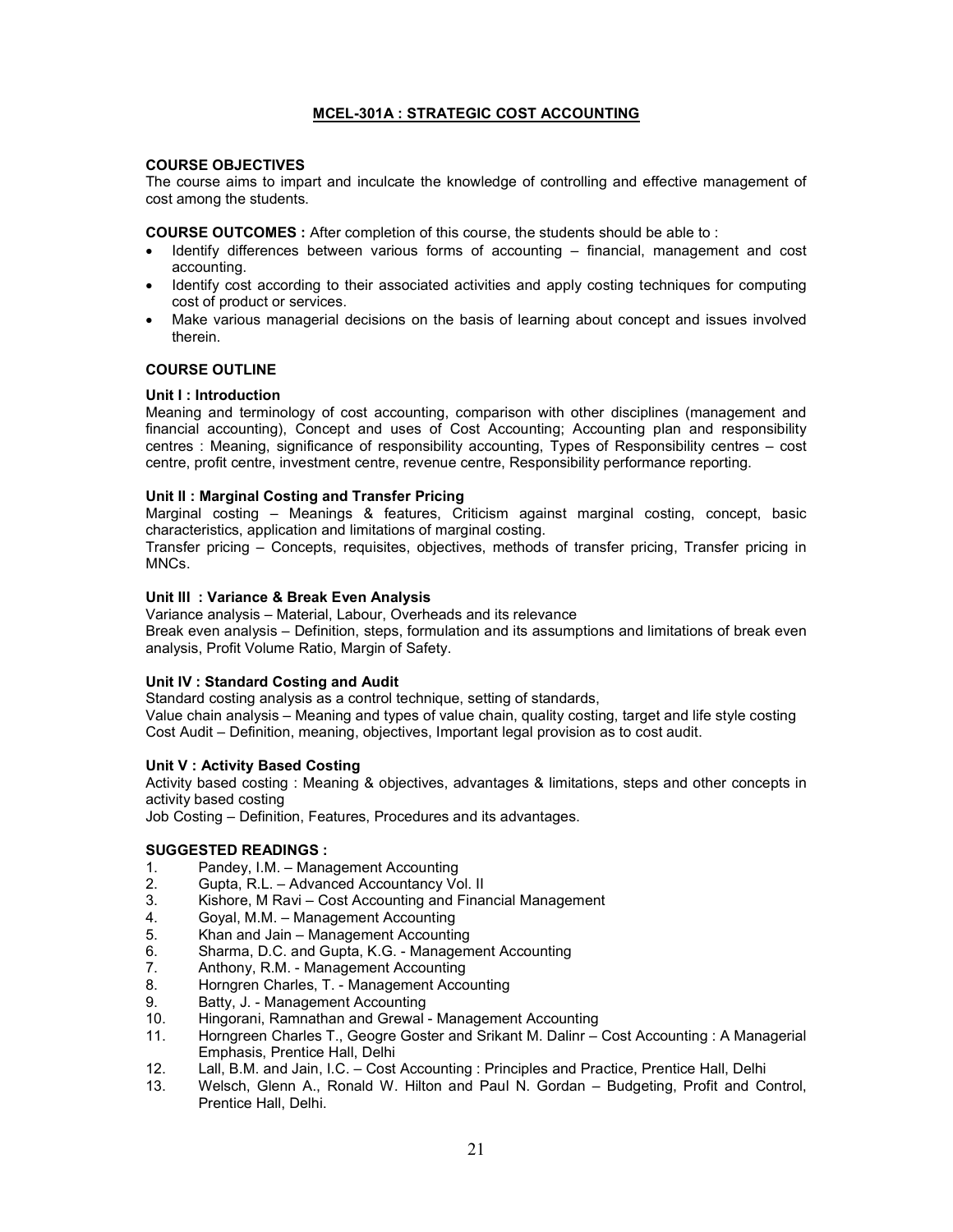## MCEL-302A : SPECIALIZED ACCOUNTING

#### COURSE OBJECTIVE

The aim of this course is to impart knowledge about accounting of special entities and to make students familiar with emerging accounting trends in the world.

COURSE OUTCOMES : After completion of this course, the students should be able to :

- Understand the concept and procedure of double accounting system.
- Frame ideas about accounting system in special entities like electricity and railway company.
- Gain knowledge about CSR made by companies.
- Develop concept and ideas relating to emerging trends of accounting such as environmental and forensic accounting.

## COURSE OUTLINE

## Unit I: Accounting for Special Entities

General accounting system and Double Accounting System : Meaning, historical background, objectives, difference between double accounting system and general accounting system, format of double accounting system, revenue account, net revenue account and capital account, General balance sheet.

## Unit II : Accounting for Electricity Companies

Major accounting reforms in Indian Electricity Act 1910, The Electricity Supply Act 1948,1978 and The Electricity Act 2003, Accounting system of electricity companies: Statement of share and loan capital, statement of capital structure, statement of operating revenue, statement of operating expenses, net revenue account and general balance sheet.

## Unit III : Accounting for Railway Company

Historical evolution of railway company in India, Legal framework of railway company in India, Accounting system in railway company: Revenue account, net revenue account, capital account and general balance sheet.

## Unit IV : Corporate Social Responsibility

Concept of Corporate social responsibility (CSR), Legal Provision under Companies Act 2013, Overheads of CSR, Corporate Social Responsibility Accounting: Meaning, objective and Requirements of disclosures and Sustainability Reports.

## Unit V : Environmental Accounting and Forensic Accounting

Meaning, objective and importance; Types of Environment Accounting; Costs and benefits of Environment Accounts.

Forensic Accounting: Meaning, concept, objectives, components of forensic accounting, investigative services and litigation services.

- 1. Hanif & Mukherjee : Corporate Accounting
- 2. S.N. Maheshwari : Corporate Accounting
- 3. R.L. Gupta & Radhaswami : Corporate Accounting
- 4. P.V. Ratnam : Advanced Accounting with Accounting Standards
- 5. S.M. Shukla : Advanced Accounting Vol. I & II.
- 6. Thomas, G. Fraser & Monika Agarwal : Ethics Governance and CSR in India
- 7. M.N. Mandal : Corporate Social Responsibility in India
- 8. Shuchi Pahuja : Environmental Accounting and Reporting
- 9. Siddhartha Sarkar : Economic and Environmental Accounting for Sustainable Development
- 10. Apurva Joshi : Student's handbook on Forensic Accounting.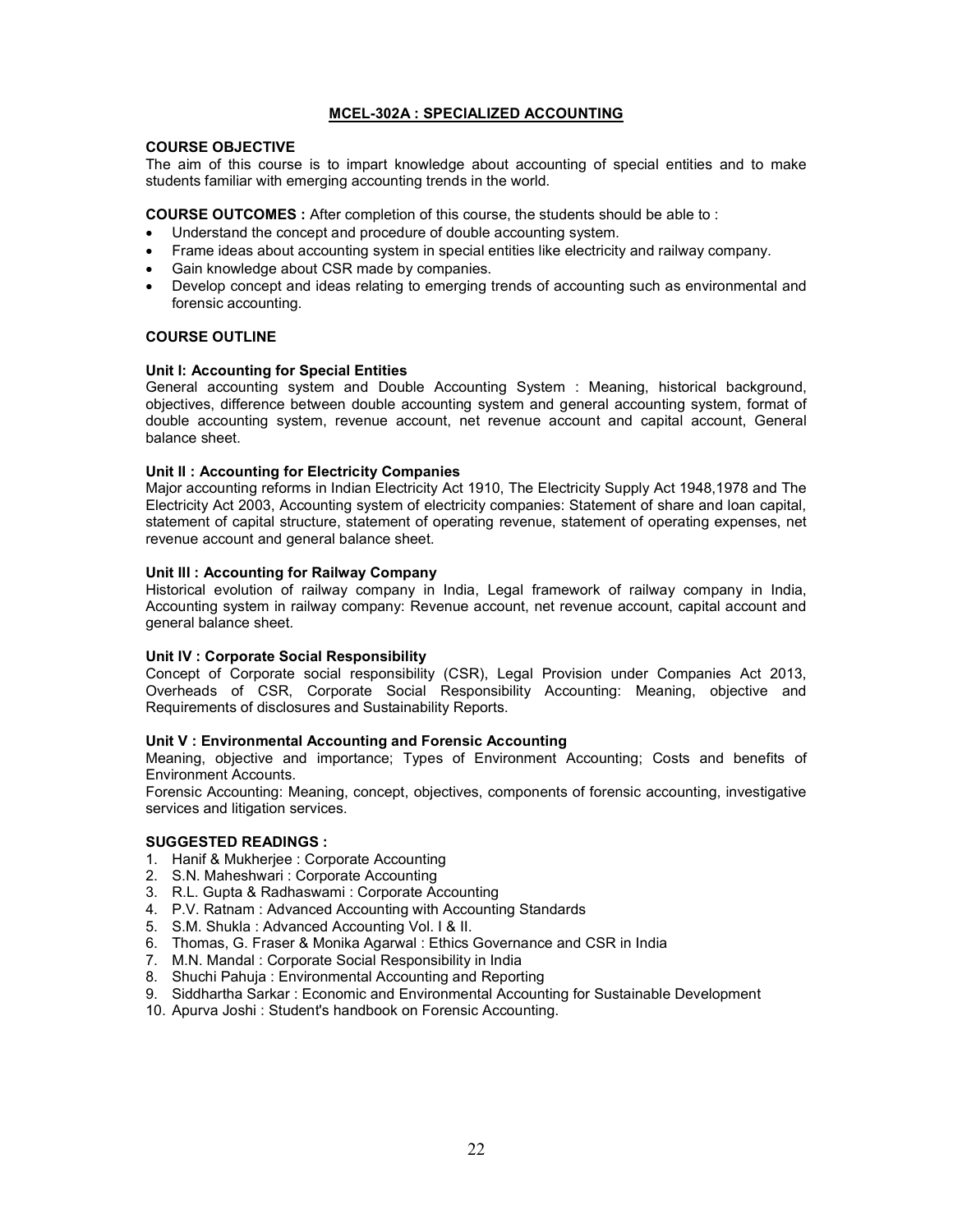## MCEL-301B : CUSTOMER RELATIONSHIP MANAGEMENT

## COURSE OBJECTIVE:

The objective of this course is to enable students to understand the core concept of Customer Relationship Management (CRM), CRM as a business strategy and its organizational context.

COURSE OUTCOMES : After completion of this course, the students should be able to :

- Understand the concepts and principles of CRM and managing Customer Relationship.
- Appreciate the rules and changing face of CRM as an IT enabled function
- Introduce the core concepts of CRM paradigm
- Emphasize CRM as a business strategy
- Highlight the role of appropriate business process and technology management capabilities in managing customer relationship

## COURSE OUTLINE :

## Unit I : Introduction

Evolution of Relationship Marketing, Purpose of Relationship Marketing, Introduction to CRM – Definition, Concept of CRM, Significance and types of CRM, Factors responsible for growth of CRM, CRM Cycle and CRM implementation, building relationship with multiple stakeholders.

## Unit II : Customer Satisfaction and Loyalty

Concept, significance and components of customer satisfaction, measurement of customer satisfaction, customer satisfaction models.

Meaning, concept and significance of customer loyalty, factors influencing customer loyalty.

## Unit III : Customer Analysis

Customer profitability analysis, Life time customer value, value chain analysis, customer defection, customer retention, important stages of customer retention, measurement, customer expectation, customer acquisition.

## Unit IV : Managing Customer Relationship

Stages, Techniques to manage customer relations, Customer experience management, creating a customer profile, knowing your customer, segmenting and targeting customers, tools used for segmenting and targeting customers.

Meaning, Definition and Types of Service quality, Service quality dimension and gaps.

## Unit V : Technology and Customer Relations

E-CRM in business, A changing perspective, Features and advantages of E-CRM, Technologies of E-CRM, Functional components of CRM,

- 1. Alok Kumar Rai Customer Relationship Management : Concept and Cases, PHI
- 2. Jagdish & Seth Customer Relationship Management : Emerging Concept Tools & Applications.
- 3. Lakshaman Jha Customer Relationship Management A Strategic Approach.
- 4. Federico, Rajola Customer Relationship Management Organisational and Technological Perspective.
- 5. Ed Peelen Customer Relationship Management.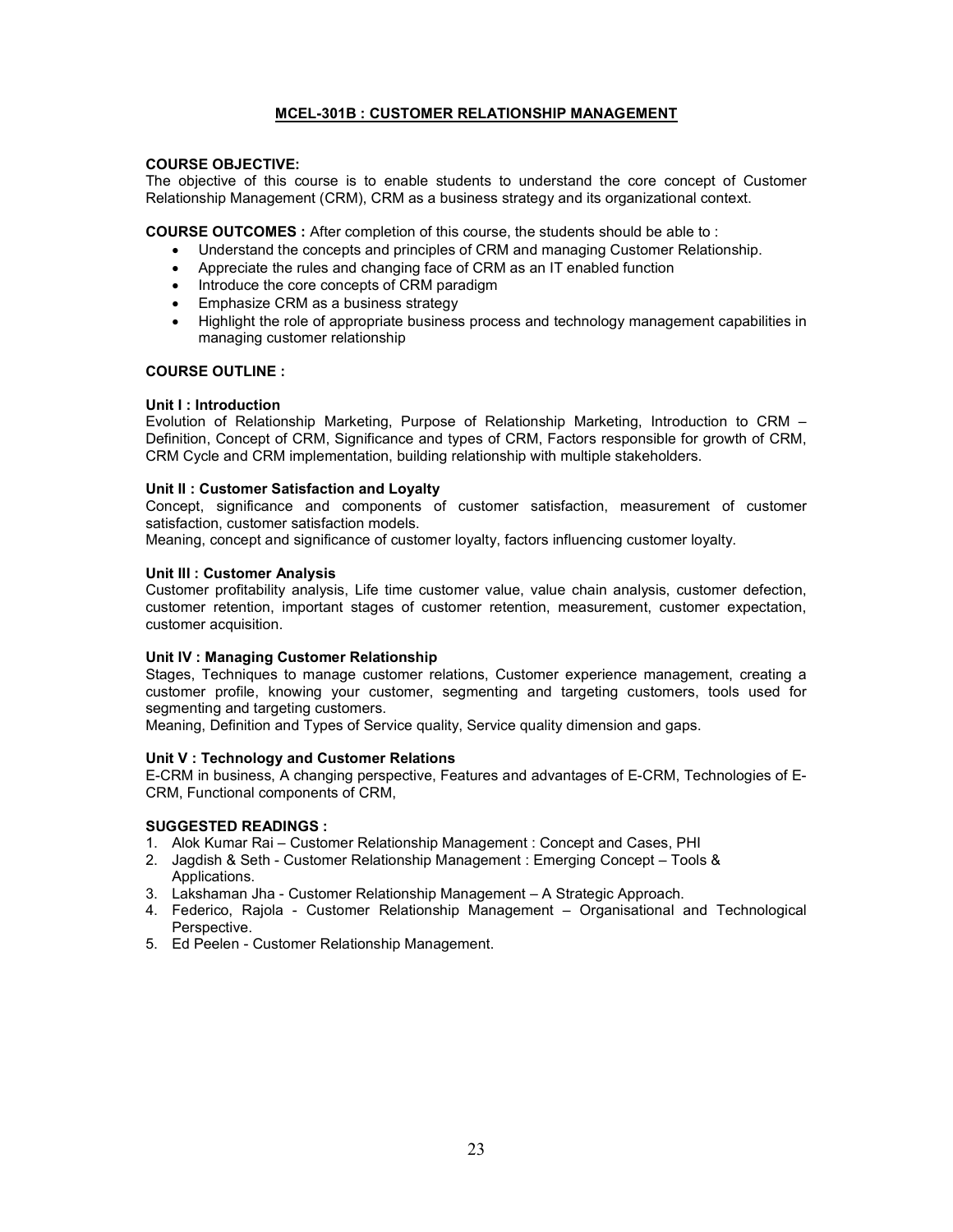## MCEL-302B : DIGITAL MARKETING

#### COURSE OBJECTIVE

The course aims to familiarize students with the concept of digital marketing and its evolution. It further aims to equip students with the ability to understand and subsequently create strategic and targeted campaigns using digital media tools.

COURSE OUTCOMES : After completion of this course, the students should be able to :

- Understand the concept of digital marketing and its real world iterations.
- Articulate innovative insides of digital marketing enabling a competitive edge.
- Understand how to create and run digital media based campaigns.
- Identify and utilize various tools of digital marketing.

## COURSE OUTLINE.

## Unit I : Introduction

Introduction to digital marketing, Traditional vs. digital marketing, Reason for growth, Need for a comprehensive digital marketing strategy, digital marketing plan.

## Unit II : Contemporary Digital Revolution

Digital Innovation and Trends: The contemporary digital revolution, digital transformation framework; Security and privatization Issues with digital marketing, Understanding trends in digital marketing-Indian and global context, Online communities and co-creation.

## Unit III : Strategies for Digital Marketing

Designing Organization for Digital Success: Digital leadership principles, online P.R. and reputation management. ROI of digital strategies, Value addition by digital marketing, cost effectiveness of digital strategies.

## Unit IV : Social Media Marketing

Introduction, process, goals, channels, implementation, tools, search engine, Facebook, Twitter, LinkedIn, Youtube.

Issues : Credibility, fake news, Linkage with social media and social community.

## Unit V : E-mail and Mobile Marketing

E-mail marketing – Introduction, process, Design and content, Delivery, Discovery Mobile marketing – Introduction, concept, process, goals, setup, monitor, analysis Enhancing digital experiences with mobile app; Pros and cons, Targeted advertising, Security, Spam, Growth areas.

- 1. Seemagupta Digital Marketing, McGraw Hill
- 2. Chuck Hemann Ken Burbary Digital Marketing Analytics, Pearson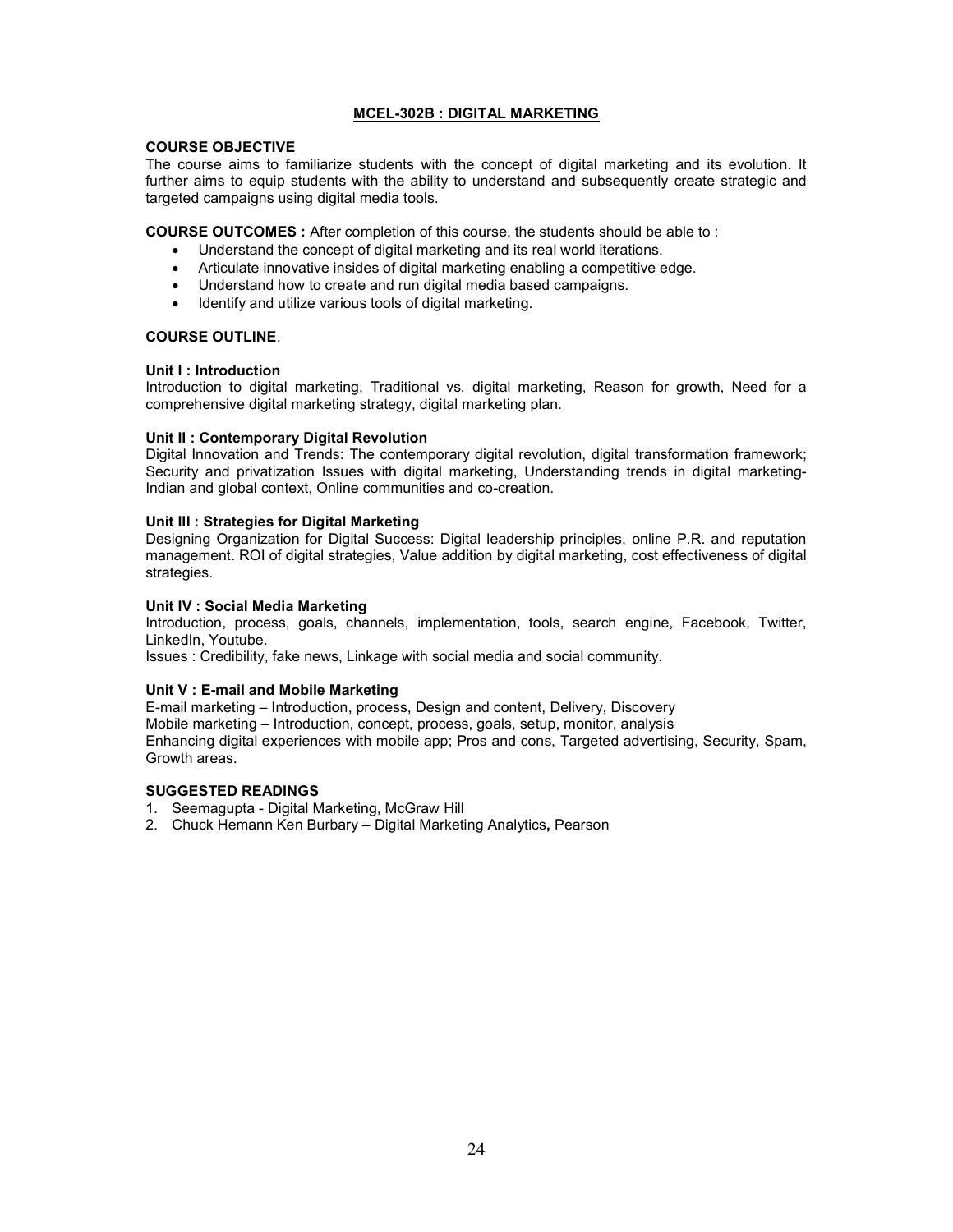## MCEL-301C : LABOUR WELFARE AND SOCIAL SECURITY

## COURSE OBJECTIVES

The objective of the course is to enable students to understand the various concepts related to labour legislations and social security.

COURSE OUTCOMES : After completion of this course, the students should be able to :

- Learn about the legalities involved in managing the labour force.
- Understand the implementation strategies of labour welfare schemes.
- Comprehend the concept of social security schemes and programmes.

#### COURSE OUTLINE

## Unit- l : Concept of Labour Welfare

Labour welfare- Evolution, meaning, definition, concept, need & importance, objectives, Scope, Philosophies of labour welfare, types of labour welfare- statutory and non-statutory, Principles of labour welfare, approaches and agencies of labour welfare work, labour welfare officer.

## Unit- ll : Labour Welfare in India

Historical development, constitutional and legal framework, labour welfare policies and labour welfare programmes in India, International Labour Organisation (ILO): Structure, functions and provisions

#### Unit- lll : Social Security

Meaning, Definition, Concept, need and importance of social security, Types of social security, social assistance, social insurance, social security in India, measures of social security.

#### Unit- lV : Labour Laws

Employee Insurance Act 1948: Definitions, Objects of the Act, Corporation, standing committee and medical benefits council, finance & Audit, Contributions, Benefits, adjudication of disputes and claims, **Penalties** 

Maternity Benefit Act 1961: Aims, Objectives, scope, admissible benefits and eligibility, role of inspector

## Unit- V : Labour Welfare Legislations

The Employees' Provident Funds and Miscellaneous Provisions Act 1952: Object & Scope of the Act, Definitions, Applicability, Appropriate Government, Employees provident fund schemes and Authorities, Penalties and Miscellaneous

Payment of Bonus Act 1965: Computation of gross profit and available surplus, eligibility and disqualification for bonus, Payment of minimum and maximum bonus, penalties & provisions with respect to bonus.

- 1. Sarma, A.M. Aspects of Labour Welfare and Social Security, Himalaya Publishing.
- 2. Srivastava, S.C. Social Security and Labour Laws, Eastern Book Publishing.
- 3. S.K. Shukla & K.P.Tewari Industrial and Labour Law, (Hindi & English), New Royal Book Co., Lucknow
- 4. Devi, D. Social Security and Labour Legislation
- Singh, Indrajeet Industrial and Labour Laws (Hindi)
- 6. Chakraborty, B.K. Labour Laws in India
- Sanjeev Kumar Labour Laws
- 8. Goswami, V.G. Labour and Industrial Laws, Central Law Agency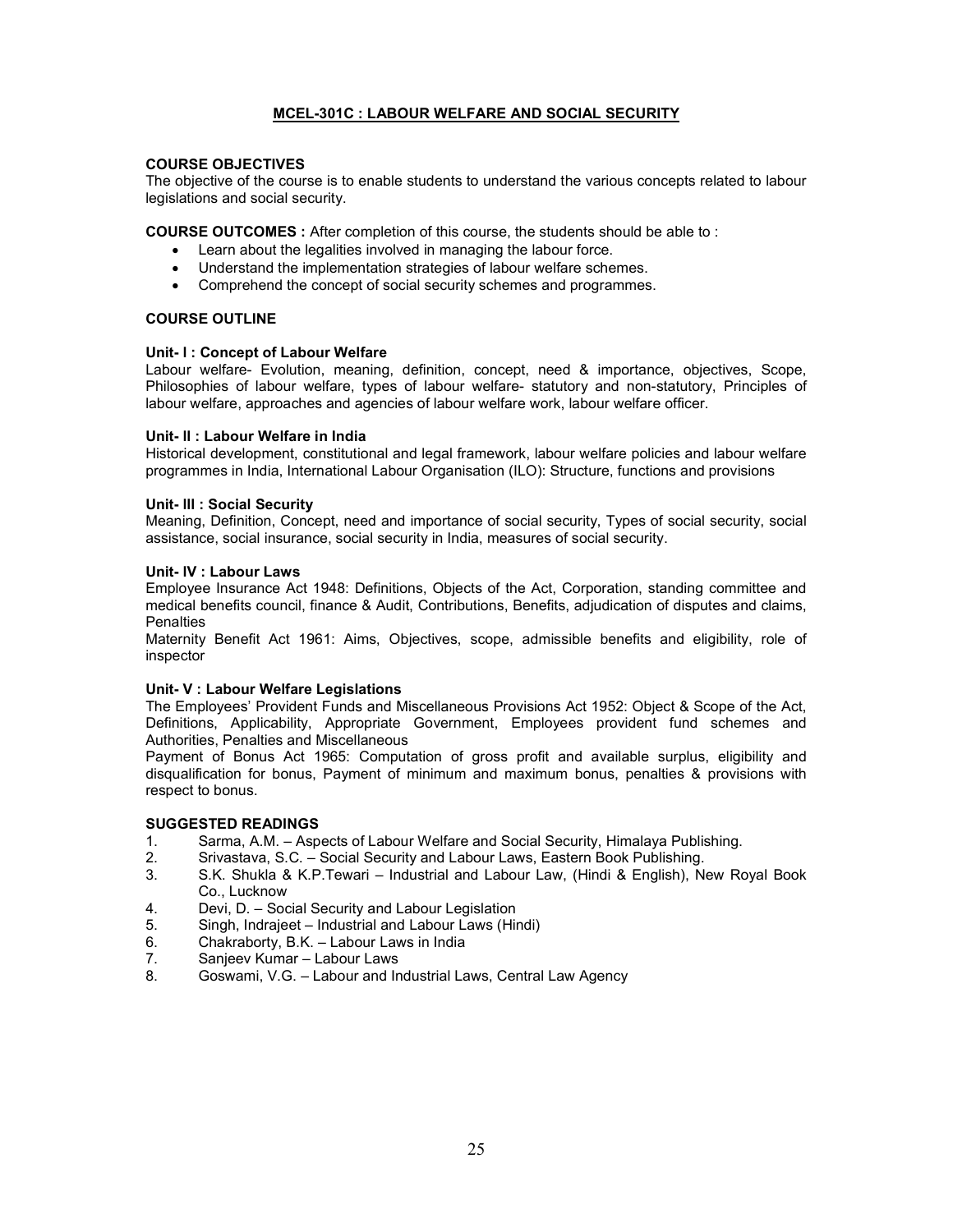## MCEL-302C : ORGANISATIONAL BEHAVIOUR

## COURSE OBJECTIVE

The aim of this course is to familiarize the students with the behavioural aspects and patterns of human beings in context of their workplace.

COURSE OUTCOMES : After completion of this course, the students should be able to :

- Understand the importance of perception.
- Become a good leader and develop requisite qualities.
- Describe motivating factors of employees.
- Explain the organizational issues related to group, culture, learning and personality.

## COURSE OUTLINE :

## Unit I : Introduction

Meaning, nature, significance, Key elements of Organisational Behaviour, Role of managers in Organisational Behaviour – Interpersonal, Informational and Decision Role, Approaches, Challenges and Globalisation of Organisational Behaviour.

## Unit II : Perception and Learning

Perception : Meaning, concept, nature, importance, factors affecting perception. Learning : Nature, feature, process, components of learning, Theories of learning.

## Unit III : Personality

Personality – Definition, Meaning of personality, Factors affecting personality, Theories of personality, Personality traits affecting Organisational Behaviour, Types of personality.

## Unit IV : Leadership and Motivation

Leadership – Definition, concept, need of leadership, Leadership Theories. Motivation – Definition & meaning of motivation, Importance, Theories of motivation.

## Unit V : Organisational culture and Group

Organisational culture – Meaning, concept & nature, functions of organizational culture, types of culture, cultural diversity, power & politics.

Introduction to Group – Meaning & importance of groups, types of groups, advantages & disadvantages, Difference of group & team.

- 1. Aswathapa, K. Orgnaisational Behaviour, Himalaya Publishing House
- 2. Prasad, L.M. Orgnaisational Behaviour, Sultan Chand & Sons
- 3. Robin, Stephens P. Orgnaisational Behaviour, Pearson
- 4. Gaurav, Sankalp Management and Orgnaisational Behaviour
- 5. Fred, Luthans Organisational Behaviour
- 6. Neeru Vashisth Organisational Behaviour, Taxmann Publication.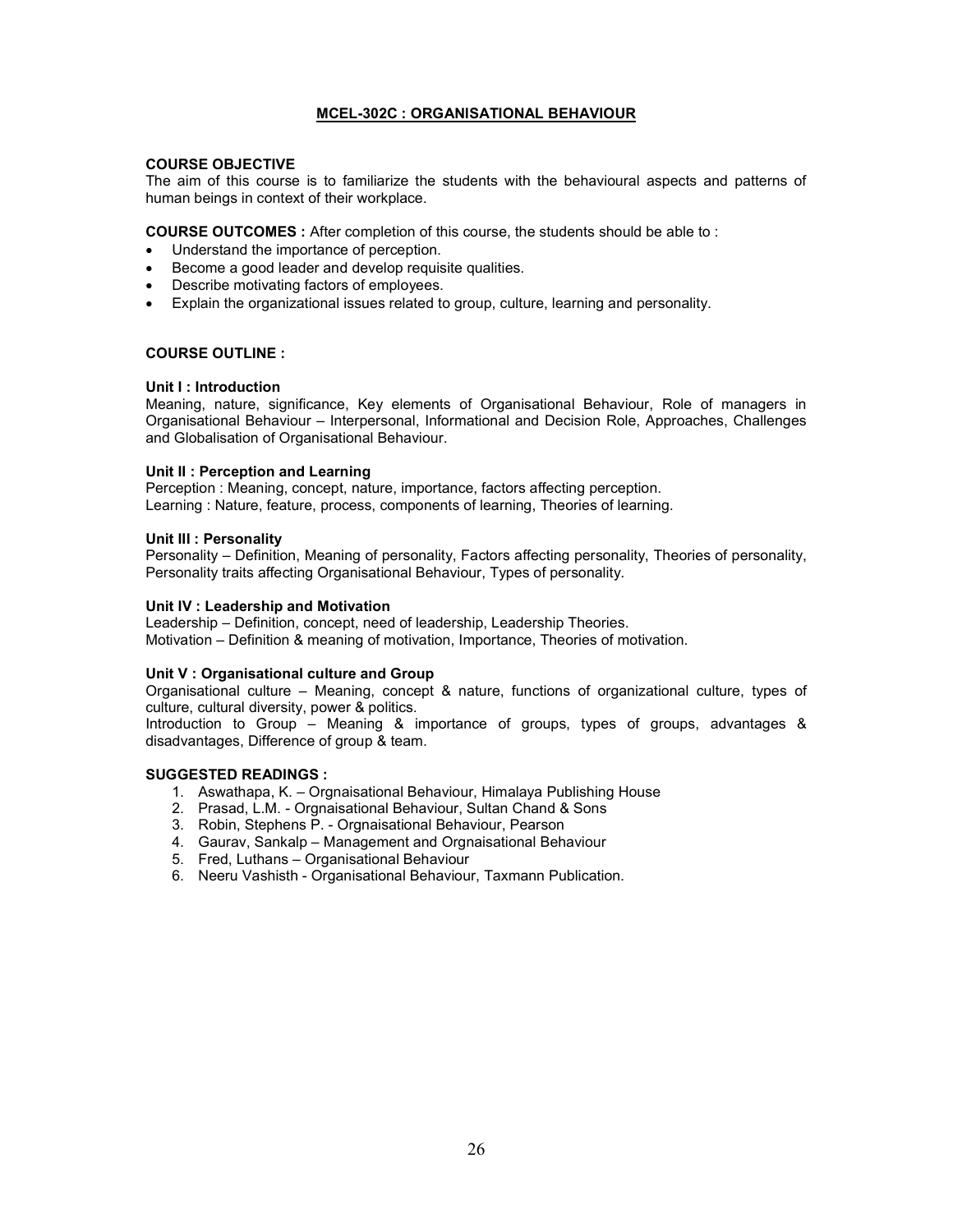## MCIER – 301 : FUNDAMENTALS OF ACCOUNTING AND TAXATION

## COURSE OBJECTIVE

To enable students to develop knowledge about the accounting & taxation principles and their implementation aspect.

COURSE OUTCOMES : After completion of this course the students should be able to :

- To given an exposure to the principles of accounting & the preparation of final accounts.
- To enable students to be proficient in tax management
- To familiarize them with the knowledge of funds management.

## COURSE OUTLINE :

## Unit- l : Introduction to Accounting

Accounting: Definition, nature, scope, functions, importance, branches. Accounting as an Information System, Accounting concepts and conventions.

## Unit- ll : Basic Accounting Process

Journal, Ledger, Trial Balance, Trading and P&L Accounts, Balance Sheet.

## Unit- lll : Introduction to Taxation

Constitutional provisions, History of Taxation, Indian Tax System, Direct and Indirect Taxes, Basic knowledge of Income Tax Act 1961, regarding computation of taxable income and tax liability of an individual. Tax planning, Tax Avoidance, Tax Evasion and Tax Management.

## Unit- lV : Goods and Services Tax

Concepts, objectives, GST framework, GST Council, Levy and Collection of GST.

## Unit- V : Financial Management

Meaning, nature, scope and objectives. Financial Planning, Role of Finance Manager while making financial investment.

- 1. Shukla, S.K. Direct Tax : Law and Accounts
- 2. Mehrotra, H.C. Income Tax
- 3. Shukla, S.K. Goods and Service Tax with Custom Duty (Hindi & English)
- 4. Bare Act of GST
- 5. Shukla, S.M. Financial Accounting
- 6. Anthony, R.N. & Ruce I.S. Accounting Principles
- 7. Kumar Audhesh Financial Accounting
- 8. Pandey, I.M. Financial Management
- 9. Rustagi, R.P. Financial Management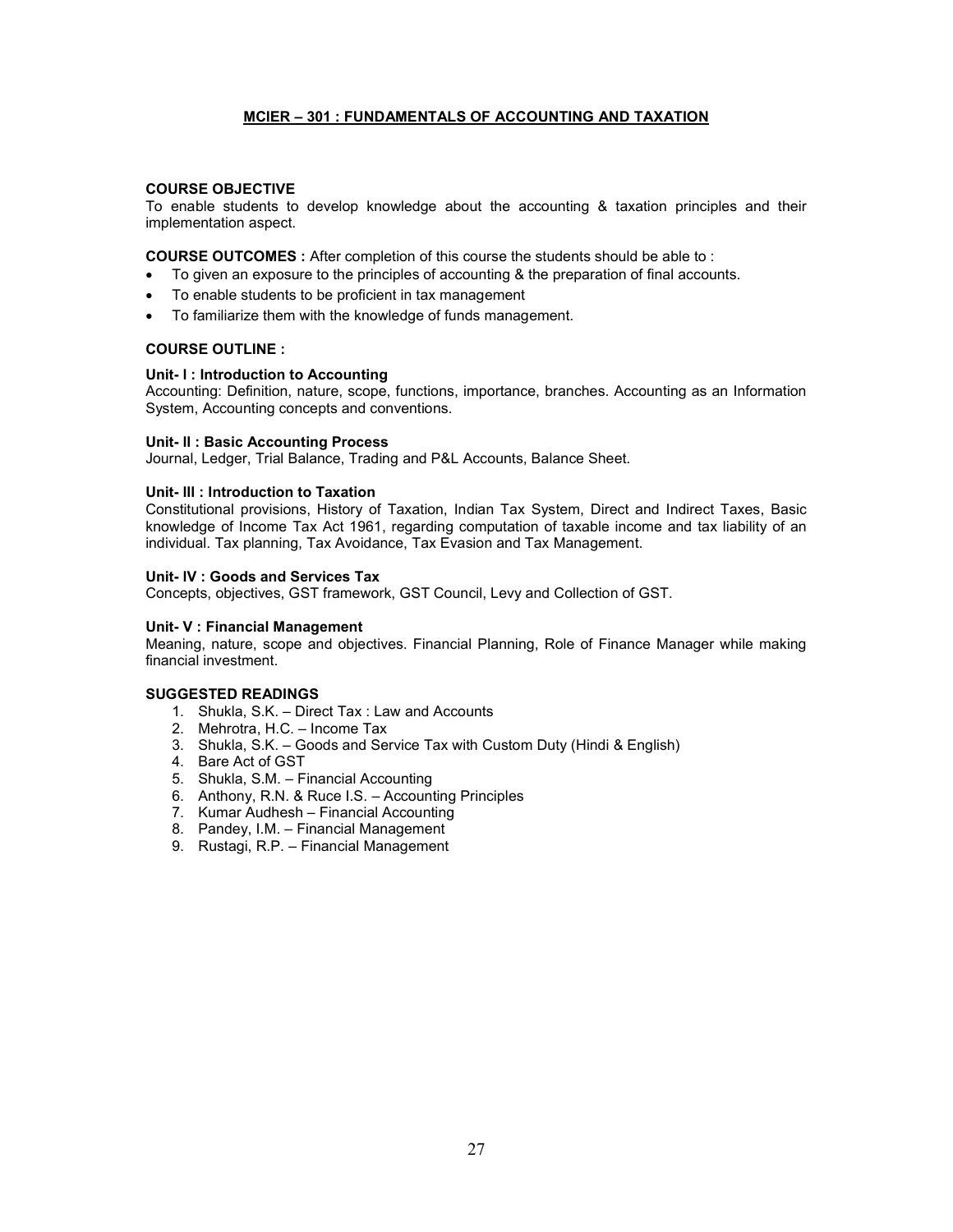## MCCC-401 : FORENSIC ACCOUNTING AND FRAUD EXAMINATION

## COURSE OBJECTIVE

To enable students to meet the challenges posed by rising financial frauds and scams world over, more so in the view of limitations of financial accounting and auditing procedures.

COURSE OUTCOMES : After completion of this course, the students should be able to :

- Understand forensic accounting
- Describe various kinds of corporate frauds
- Develop the strategies to prevent corporate fraud, use fraud investigation techniques, inquiry methods generate fraud reports and discuss the policy implications at top management level.
- Discuss about Banking, Insurance and Capital Markets Frauds.
- Do Legal follow-up, including evidence gathering

## COURSE OUTLINE :

## Unit I : Forensic Accounting & Fraud Fundamentals

Meaning, nature and scope, auditors liability for undetected frauds, fraud auditing (forensic audit) phases : Recognition and planning, Evidence collection and evaluation, Communication of results.

#### Unit II : Fraud Definition & Taxonomy

Ingredients of fraud, why is a fraud committed and who commits a fraud? Meaning and nature of corporate fraud, concept of fraud under Companies Act 2013, frauds for and against a company, victims of fraud.

## Unit III : Types of Corporate Frauds

Bribery and corruption, Misappropriation of assets, Manipulation of financial statements, Procedurerelated frauds, Corporate espionage, Fraud in e-commerce, Fraud Prevention – Strategies, Fraud prevention for consumers and businesses.

## Unit IV : Banking Frauds :

Overview – Case study/examples; Insurance Frauds – Overview, Case Study/examples; Capital Market Frauds – Overview, Case study/examples.

## Unit V : Fraud Management

Fraud Detection – Symptoms of fraud; Fraud Investigation – Inquiry methods, Fraud reports; Management of Fraud – Culmination, consequences and policy implication of corporate frauds; Resolution of Fraud – Legal follow up.

## SUGGESTED READINGS :

- 1. Albrecht, Chad O., Albrecht, Conan C., Albrecht, W. Steve & Zimelman, Mark F. (2015) Forensic Accounting & Fraud Examination.
- 2. Banerjee, Robin (2015) Who Cheats and How?
- 3. Bologna, Jack and Lindquist, Robert J. (1995) Fraud Auditing and Forensic Accounting
- 4. Bremser, Wayne G. (1995) Forensic Accounting and Financial Fraud.
- 5. Dalal, Chetan (2015) Novel & Conventional Methods of Audit, Investigation and Fraud Detection.
- 6. Gupta, Sanjeev (2016) Corporate Frauds and their Regulation in India.
- 7. Kaul, Vivek (2013) Easy Money
- 8. Manning, George A. (2010) Financial Investigation and Forensic Accounting
- 9. Sharma, B.R. (2014) Bank Frauds

Note : Latest editions of the readings may be used.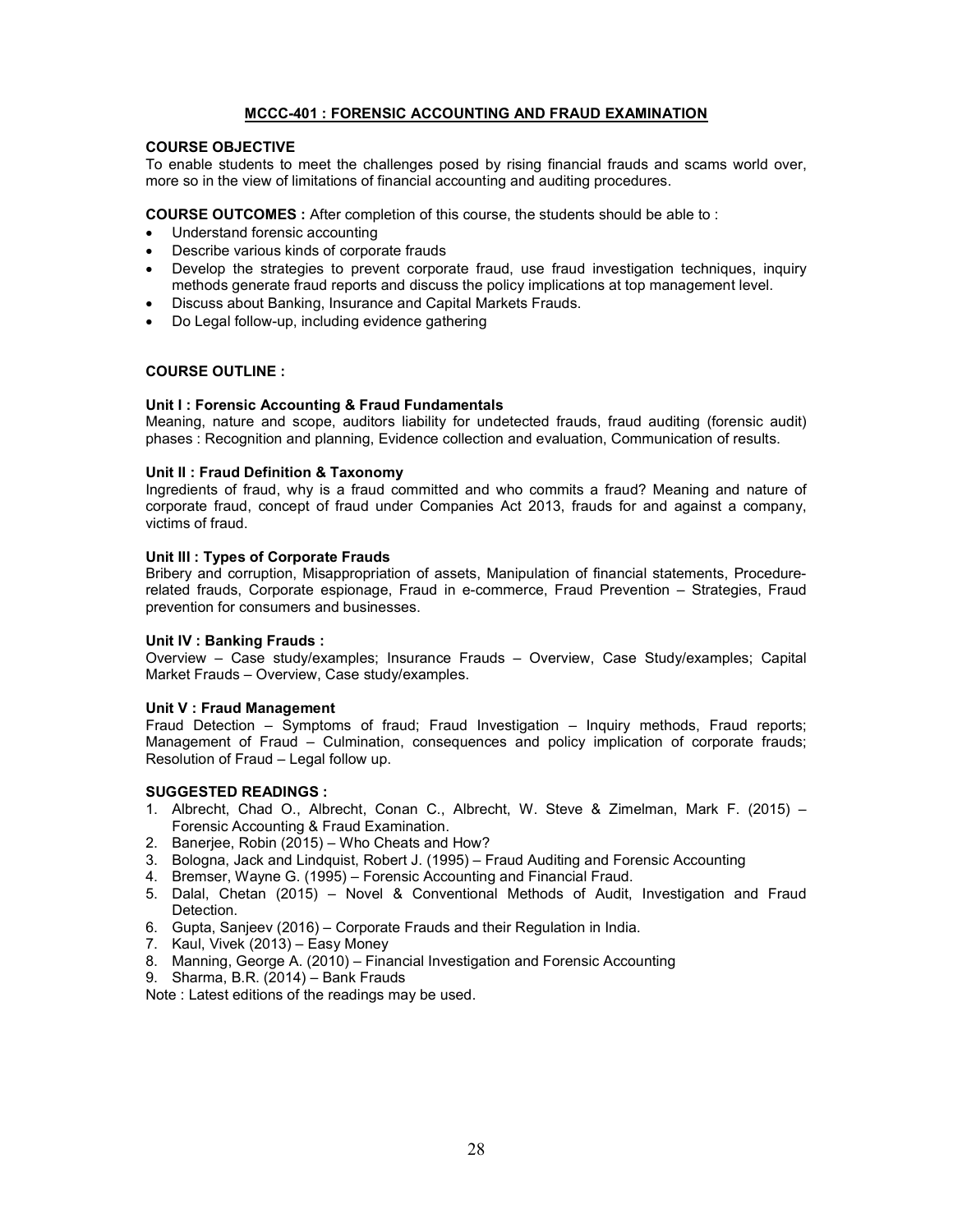## MCEL – 401A : BUSINESS RESEARCH METHODOLOGY

#### COURSE OBJECTIVE

The course is designed to provide sufficient theoretical inputs to conduct various types of research relating to different problems of industry and business for accurate prediction, decision and control action.

COURSE OUTCOMES : After completion of this course, the students should be able to :

- Understand Research and identify research problems.
- Learn Quantitative and Qualitative Methods of research.
- Represent data in tabular as well as graphical manner.
- Write Research paper and Preparation of Report

## COURSE OUTLINE

## Unit I : Introduction

Nature, scope and significance of Business Research Methodology, Scientific Methods of Research, Research-Process, Research Design.

## Unit II : Research Problem & Hypothesis

Research Problem : Scope, significance, selection and formulation. Hypothesis : Types and its significance in Research Methodology

## Unit III : Sampling, Collection and Tabulation of Data

Sample Design, Sampling errors. Types of Data and their characteristics, Methods of Data Collection - Questionnaire, Schedules, Interview, Observation, Sources of Secondary Data.

## Unit IV : Analysis of Data

Different statistical techniques of data analysis - Testing hypothesis  $- x^2$  test, t-test, f-test, z-test, regressions equation, Association of Attributes, etc.

## Unit V : Data Interpretation and Preparation of Report

Meaning, Techniques and Precautions in Interpretation. Report writing, Presentation, Footnoting, Referencing, Preparation of Bibliography, Appendices.

- 1. Manoj Dixit, Research Methodology, New Royal Book Co., Lucknow
- 2. Anderson, Durason and Poole Thesis and Assignment, Wiley Eastern Ltd.
- 3. Pauline, V. Young Scientific Social Surveys and Research, Prentice Hall of India.
- 4. Kothari, C.R. Research Methodology : Methods and Techniques, Wiley Eastern
- 5. Redman and Mory The Romance of Research<br>6. Ackoff. R.L. The Design of Social Research. C
- Ackoff, R.L. The Design of Social Research, Chicago University Press
- 7. Tandon, B.C. Business Research Methodology<br>8. Kerlinger E. Research Methodology
- Kerlinger, F. Research Methodology
- 9. Lokeshkaul Research Methodology<br>10. Festinger Research Methodology
- Festinger Research Methodology
- 11. Luck, D.J., Wales, H.G., Taylor, D.A. & Rubin, R.S. Marketing Research, Prentice Hall of India.
- 12. Tull, D.S. and Hawkins, D.I. Marketing Research : Measurement and Methods, McMillian.
- 13. Brown, F.E. Marketing Research, Addison Wesley USA
- 14. Green, R.E. and Tull, D.S. Research for Marketing Decisions, Prentice Hall of India.
- 15. Ferber, R. Market Research, McGraw Hill Book Company.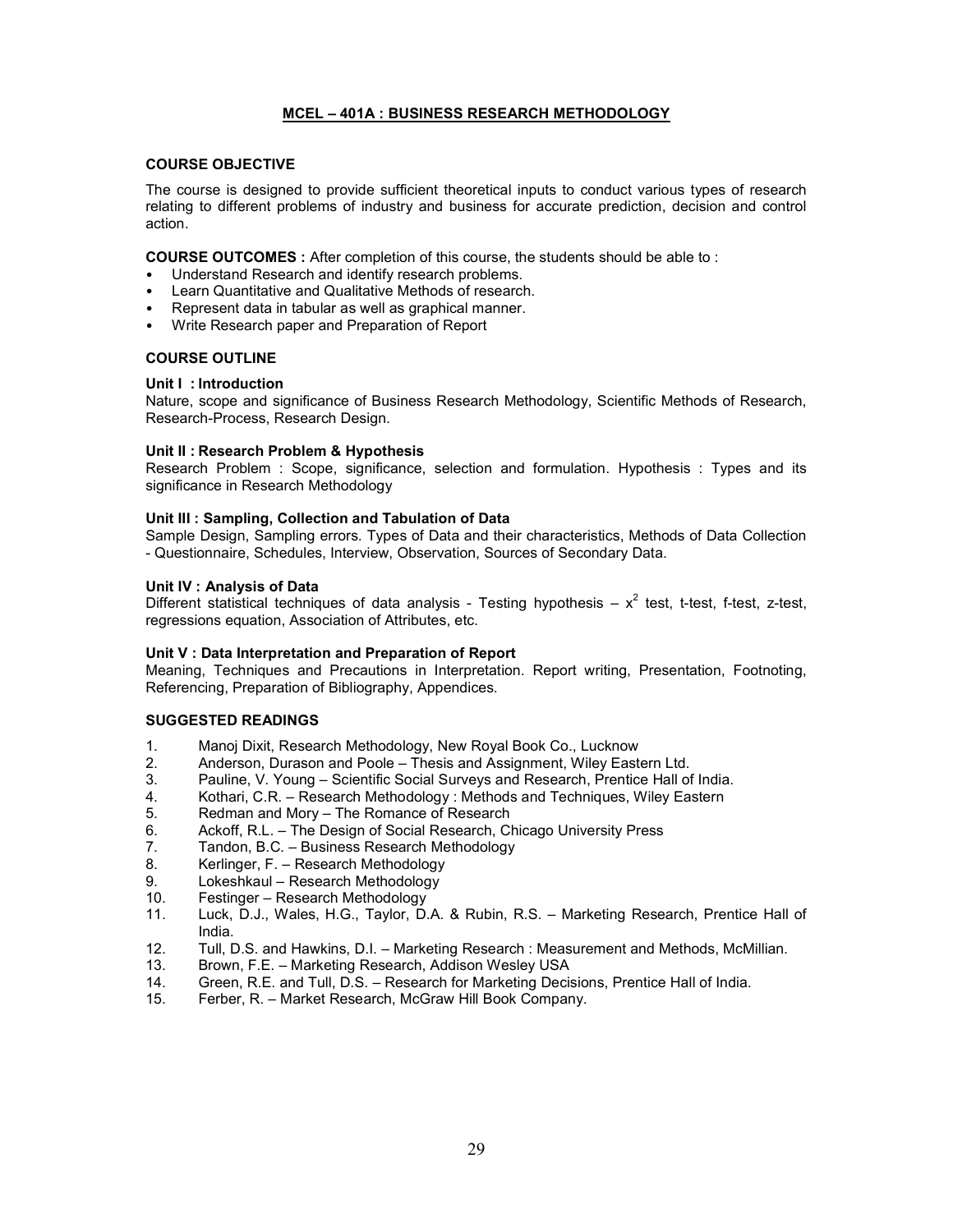## MCEL-402A : SECURITY ANALYSIS & PORTFOLIO MANAGEMENT

## COURSE OBJECTIVES :

The course is designed to equip the students with essential tools, techniques, models and investment theory necessary for analyzing different types of securities, making sound investment and optimal portfolio choice.

COURSE OUTCOMES : After completion of this course, the students should be able to :

- Understand the designing and construction of portfolios.
- Gain knowledge about techniques of doing investment analysis.
- Identify and study the trends of stock markets.
- Make investment decisions taking into consideration various determinants influencing investment decisions.

#### COURSE OUTLINE :

#### Unit I: Investment Management

Nature & Scope of Investment Management. Investment Objectives, Investment Process, Investment Management and Portfolio Management, Factors for Investment Analysis, Impact of Economic and Industry Analysis, Investment Environment and Role of Capital Markets.

#### Unit II : Analysis of Fixed Income Securities

Bond fundamentals; Types of bonds; Value of bonds; Bond yields (Yield to maturity and Yield to Call), Bond Price – yield relationship; Malkeil Bond theorems; Bond Portfolio Management.

#### Unit III : Security Analysis

Approaches to Security Analysis, Market Indicators, Security Price Movements, Fundamental Analysis, Technical Analysis, Dow Jones Theory, Random Walk Theory, Efficient Market Hypothesis.

#### Unit IV : Portfolio Analysis

Portfolio Analysis, Portfolio Selection, Portfolio Revision, Portfolio Evaluation, Diversification, Markowitz approach of Portfolio Management, CAPM Model, Significance of Beta in Portfolio Theory.

#### Unit V : Portfolio Management

Institutional and Managed Portfolio, Performance Evaluation of Management Portfolio, Investment Companies and Mutual Funds.

- 1. S. Kevin : Security Analysis and Portfolio Management
- 2. Fisher & Ronald J. Jordan : Security Analysis and Portfolio Management
- 3. Avdhani, VA : Security Analysis and Portfolio Management
- 4. Sudhindra Bhatt : Security Analysis and Portfolio Management
- 5. P. Pandin : Security Analysis and Portfolio Management
- 6. V.K. Bhalla : Investment Management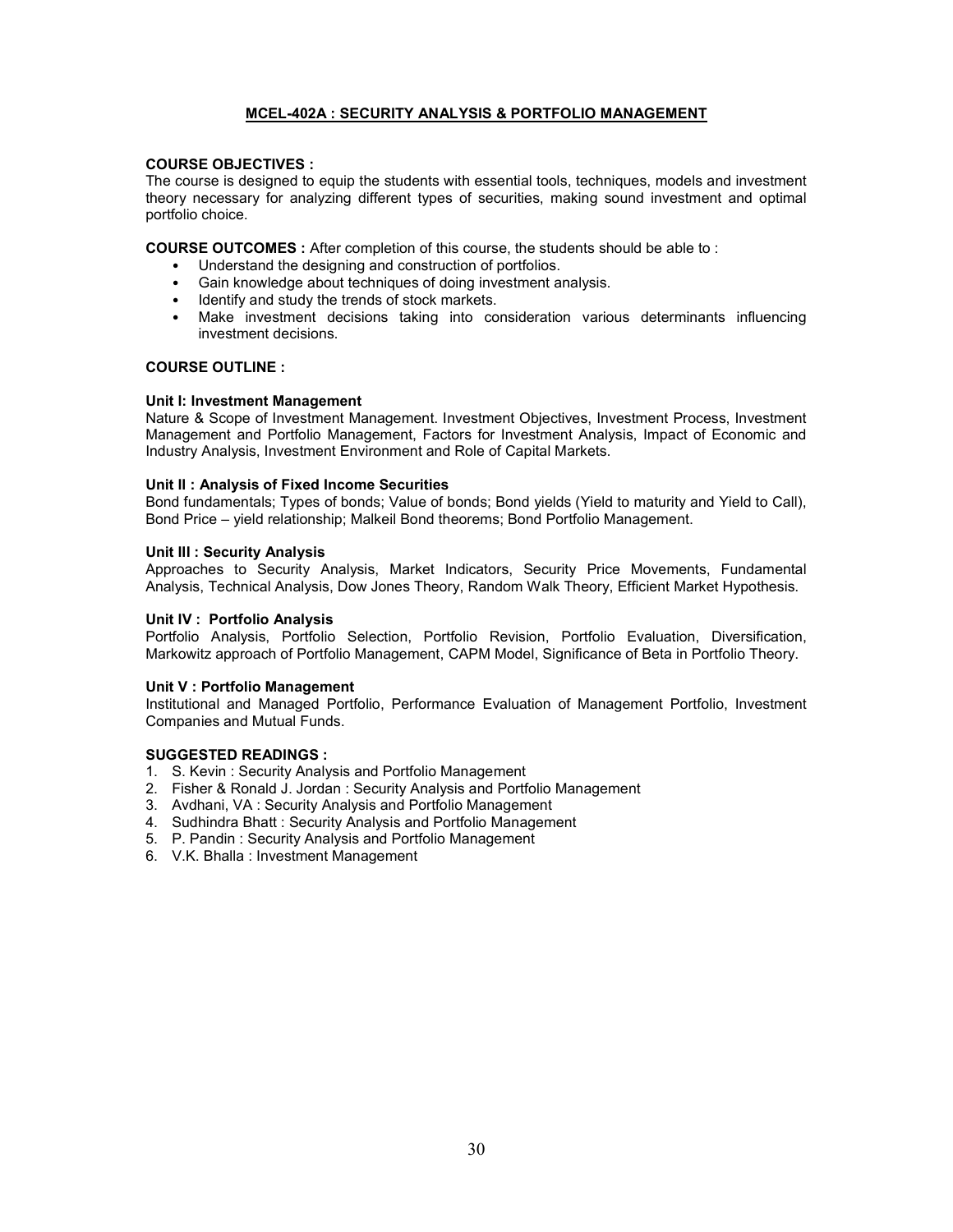## MCEL-401B : SERVICES MARKETING

## COURSE OBJECTIVE :

The objective of this course is to identify critical issues in service design and to impart knowledge about the nature of service products & markets, building service model and creating customer value.

## COURSE OUTCOMES: The students will be able to-

- Explain the nature and scope of service marketing and utilize key service frameworks including the 7p's of marketing, the GAPS model
- Demonstrate knowledge of the extending marketing mix for services.
- Develop and justify marketing planning and control systems appropriate to service-based activity.
- Explain service blueprint, integration of new technologies and other key issues facing today's customer service providers and service managers.
- Provide a theoretical and practical basis for assessing service performance.

## COURSE OUTLINE

## Unit I : Marketing Services

Concept of services, Characteristics, nature, importance of services factors affecting services, Reason for the growth of service sector in India, Concept of services marketing, Objective and functions of services marketing, Need and challenges for services marketing, Technological development in services marketing, E-Services

## Unit II : Services Marketing Mix and Research

7 P's of service marketing – Product, Pricing, Place, Promotion, People, Physical Evidence, Process. Application of Marketing Research in Services Marketing; Services Marketing Process; Collection of Services Marketing Information; Strategic Marketing Process for Services; Services Marketing Planning.

## Unit III : Consumer Behaviour in Services

Customer Behavior in Service Settings, Consumer Choice, Consumer Experience, Post Experience Evaluation.

Customer Expectations of Service - Importance, Factors, Issues, Ensuring high Customer Satisfaction, Understanding differences among Consumers.

## Unit IV : Dimensions of Service Quality

Delivering Quality Service, Challenges of Measuring Service Quality, Employees role in Service Delivery, Service quality research and measurement, SERVQUAL, The Customer Gap, The customer expectations versus perceived service gap, Closing the Gaps, Key factors and strategies for closing the gap, GAPS Model of Service Quality.

Unit V : Modern Trends in Services Marketing - Marketing of services in Financial Services/Health Services/Hospitality Services including travel and tourism/Professional Services/Public Utility Services - Developing Sustainable Service Models.

## SUGGESTED BOOKS:

- 1. Dr. Helen Woodruffe Services Marketing
- 2. Dr. K. Karunakaran Services Marketing
- 3. Valarie Zeithaml & Mary Jo Bitner- Services Marketing: Integrating Customer Focus across the Firm
- 4. Cristoher Lovelock- Services Marketing: People, Technology, Strategy
- 5. R. Srinivasan- Services Marketing: The Indian Context
- 6. Prof. Ajit Shukla- Services Marketing
- 7. Ravi Shanker Services Marketing, the Indian Experience
- 8. K. Rama Rao Services Marketing
- 9. Harsh V. Verma Services Marketing: Text and Cases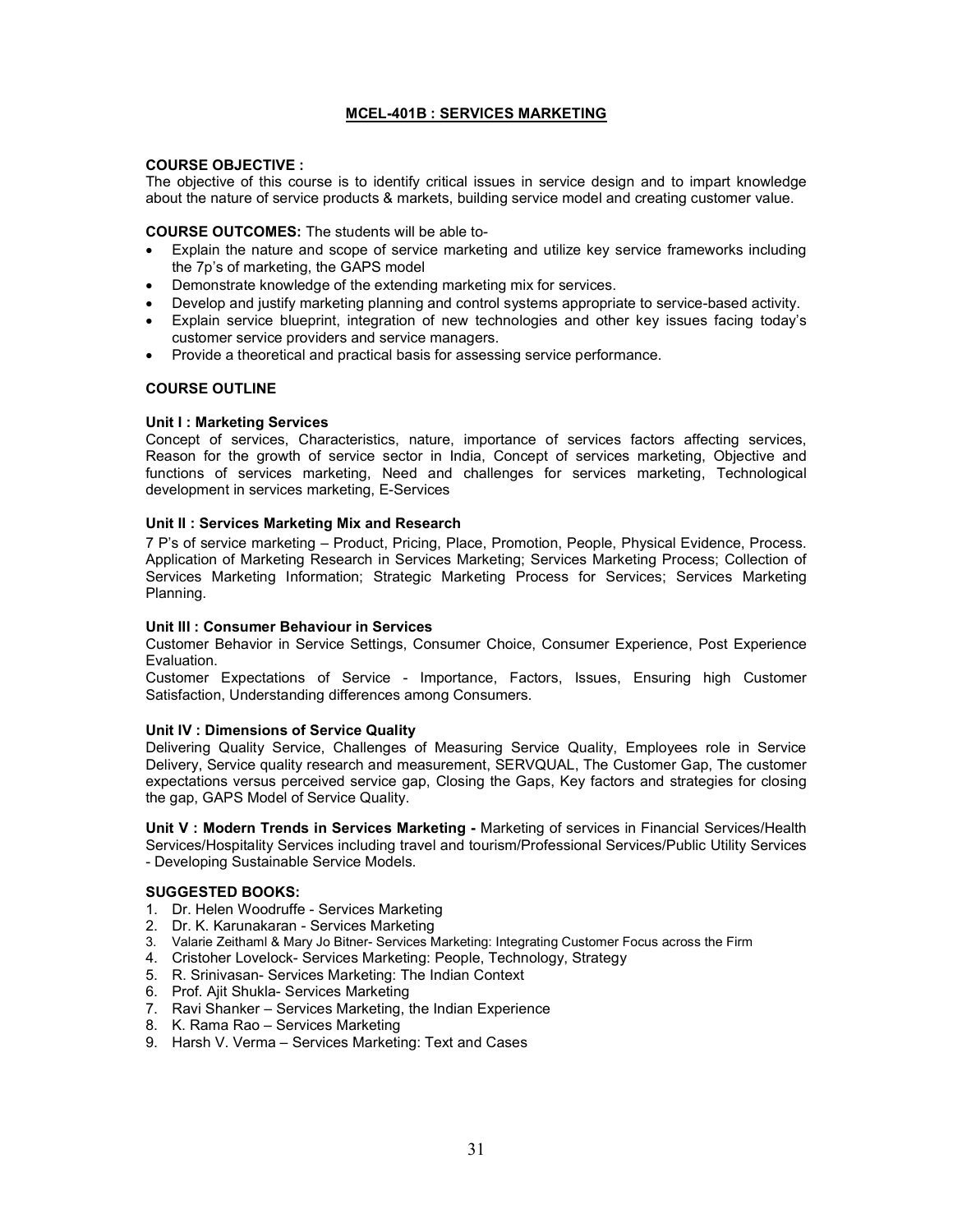## MCEL-402B : SALES AND DISTRIBUTION MANAGEMENT

## COURSE OBJECTIVE –

The objective of this course is to provide in depth understanding of organisations effective sales force and distribution systems to reach the target customers.

COURSE OUTCOMES : After completion of this course, the students should be able to :

- Gain knowledge, understanding and skills in sales force management.
- Acquaint with implementation of sales management strategies.
- Understand the Distribution process in organisation.
- Apply the Practical aspects of the key decision making in sales force and distribution channel management.

## COURSE OUTLINE.

#### Unit–I : Introduction

Nature and Scope of Sales Management; Objectives and functions of Sales management; Prospecting for customers; Modes of sales presentation, Designing and delivering of sales presentation; Recruiting and selecting Sales Personnel – Methods and administering selection procedures;

## Unit–II : Training and Compensation of Sales Personnel

Developing Sales Training Programmes, Executing and Evaluating sales training programmes; Motivating Sales Personnel; Compensating sales personnel, Designing and Administering various Compensation Plans; Controlling Sales personnel and managing sales evaluation programmes, Comparing standards with actual performances of sales personnel;

#### Unit–III : Quota and Channel Management

Objective and Types of Quotas, Quota setting procedure, administering the quota system; Designing Sales Territories and Allocating Sales efforts to sales territories;An Overview of Marketing Channels; Structure, Functions and Relationships of channels of Distribution; Channel Dynamics- Channel Planning and organizational Patterns in Marketing Channels; Channel Design Process and Channel Management Decisions

#### Unit–IV : Intermediaries and Market Logistics

Channel Intermediaries- Role and Types; Wholesaling- Types of Wholesalers, Wholesaler marketing decisions; Retailing- Types of retailers, retailer marketing decisions; Market Logistics- Logistics objectives, Market logistics decisions for Distribution Channels;

## Unit–V : Performance Assessment and Information System

Role of Information System in Distribution Channel Management; Assessing Performance of Marketing Channels – Effectiveness, efficiency, tracking mechanism, marketing channel policies and legal issues.

- 1. Panda Tapan K, Sahadve Sunil Sales and Distribution Management.
- 2. Krishna K. Havaldar, Vasant M. Cavale Sales and Distribution Management.
- 3. Tanner, J; Honeycutt ED; Erffmeyer Robert C.; Sales management: Pearson Education, 2009
- 4. Anderson, R. Professional Sales Management. Englewood Cliff, New Jersey, Prentice Hall
- 5. Inc., 1992.
- 6. Anderson, R. Professional Personal Selling. Englewood Cliff, New Jersey, Prentice Hall Inc., 1991.
- 7. Dalrymple, D J. Sales Management: Concepts and cases. New York, John Wiley, 1989.
- 8. Johnson, E M etc. Sales Management: Concepts Practices and cases. New York, McGraw Hill, 1986.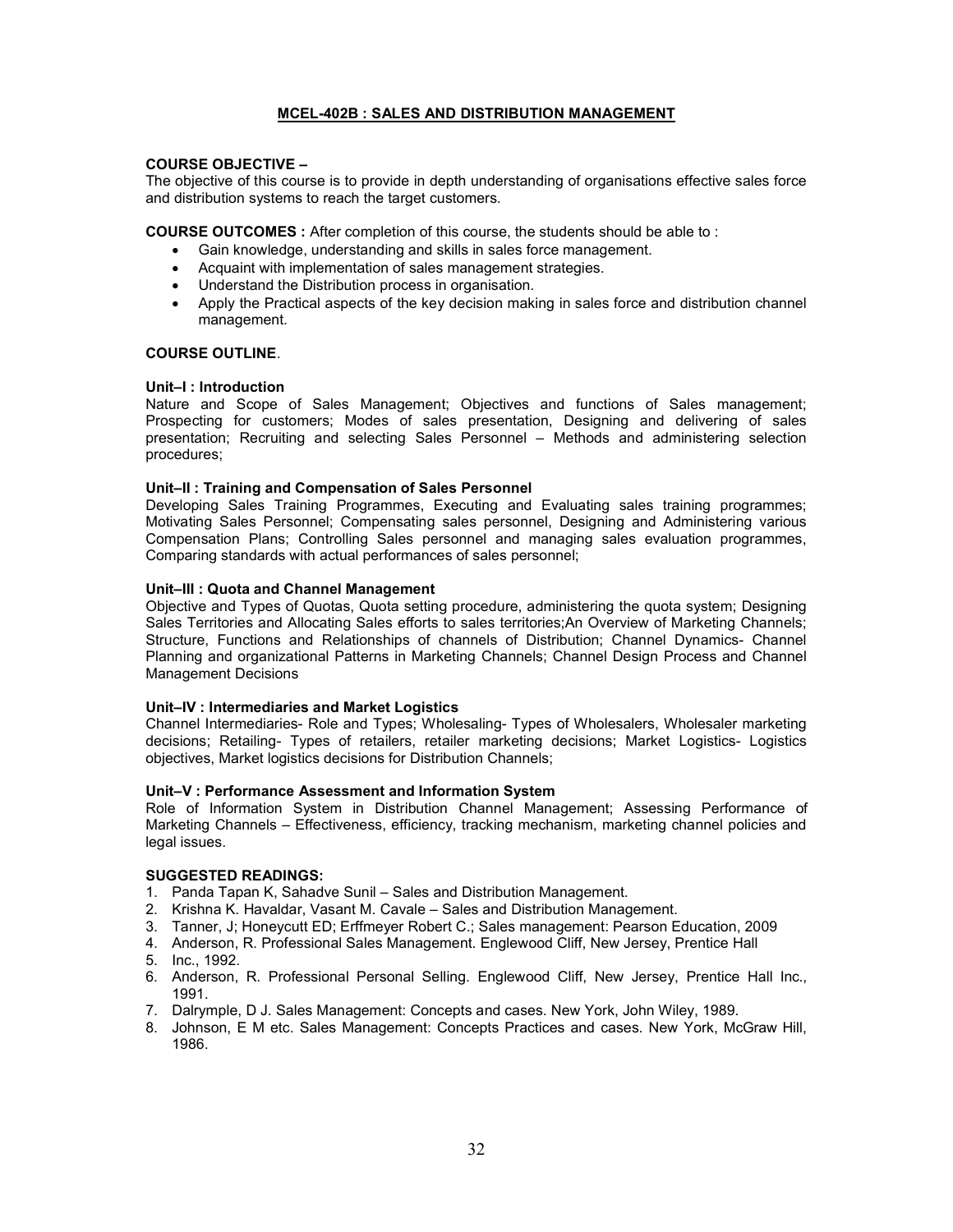## MCEL-401C : INDUSTRIAL PSYCHOLOGY

## COURSE OBJECTIVE

To provide basic knowledge of the psychological dimensions of the workforce in the work environment and how psychology is applied at workplace.

COURSE OUTCOMES : After completion of this course, the students should be able to :

- Understand Handling industrial tensions and find the causes of it.
- Acquire Proficiency in dealing with human resource at work.
- Understand building blocks of a job
- Evaluate the safety norms required at workplace.

## COURSE OUTLINE :

## Unit I : Introduction

Concept, Significance, Nature and Scope of Industrial Psychology; Problems of industrial psychology; Foundations of industrial psychology – Economic, social and psychological.

## Unit II : Job-related Behaviour and its Measurement

Job Analysis; Concept, objectives and methods of job evaluation; Concept and methods of performance appraisal; Essential of a good performance appraisal system; Performance appraisal vs. merit rating; Job specification – Maintenance and Motivational factors.

## Unit III : Individual Differences, Vocational Guidance and Selection

Individual differences – Nature, significance; Reasons behind individual differences; Vocational guidance – Necessity and kinds; Scientific steps in vocational guidance and limitations of guidance; Vocational selection – Advantages and methods.

## Unit IV : Industrial Tension and Maladjustment

Concept, Causes, effects and remedies to minimize industrial tension; Maladjustment – Emotional and Vocational; Readjusting a maladjusted worker; Monotony – Determining factors and effect on productivity; Elimination of monotony.

## Unit V : Industrial Fatigue and Accidents

Concept, Causes, effects and remedies to eliminate industrial fatigue; Causes and Ill-effects of Accidents, Steps for Reduction in Accidents.

- 1. P.K. Gosh & M.B. Ghorpade Industrial Psychology, Himalayan Publication.
- 2. Vikram Bisen, Priya Industrial Psychology, New Age International.
- 3. M.L. Bium, J.C. Naylor Industrial Psychology, B.S. Publisher
- 4. Dr. Rajan Mishra Industrial Psychology, Laxmi Publications.
- 5. R.C. Yadav, Kalida D. Beg, Arun Kumar Singh Industrial Psychology, New Royal Book Company.
- 6. Girish Bala, Radha Kumar Singh Uddyogik Manovigyan, Kalyani Publications (Hindi)
- 7. Ramnath Sharma Uddyogik Manovigyan, Kedarnath Prakashan (Hindi)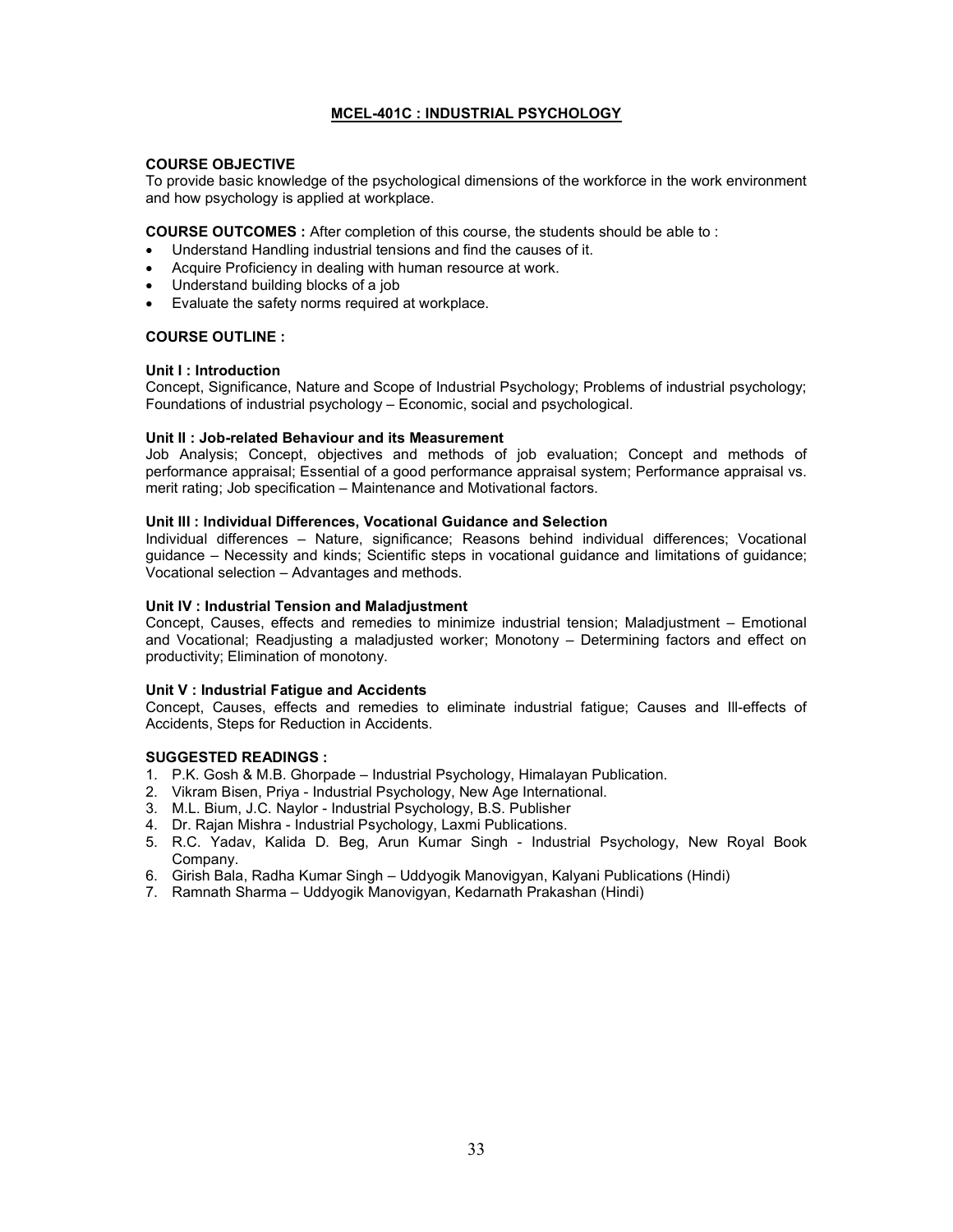## MCEL- 402C : MANAGEMENT OF SMALL BUSINESS

## COURSE OBJECTIVES

The course aims to impart in-depth knowledge of organisational and financial framework for small businesses.

COURSE OUTCOMES : After completion of this course, the students should be able to :

- Explain the major concepts in the functional areas of accounting, marketing, finance, management, and economics related to small business enterprises.
- Evaluate the legal, social and global environment of business.
- Apply knowledge of business concept and functions in an integrated manner.

## COURSE OUTLINE

## Unit I: Basics of Small Business Enterprise

Small Business – Definition, features, role of small business in economic development, Reasons for establishing small business, Characteristics of successful small businessman, Advantages and disadvantages of small business, Reasons for failure of small business, Difference between small and large business units.

#### Unit II : MSMEs

Definition, Characteristics, scope and significance of cottage, small and medium industries, Role of MSMEs, Government Policies and Development of MSMEs, Reservation of items for MSMEs, Problems of MSMEs.

#### Unit III :Institutions Supporting MSMEs

Central, State and other institutional support for MSMEs, Technological upgradation and institutional facility for MSME, Incentives and subsidies.

#### Unit IV : Management of Small business

Production Management, Financial management, Marketing management, Personnel management in small business enterprises.

## Unit V : Global Opportunities

Small enterprises in international business, Role of SHGs in Micro Enterprises, Role of NGO in MSMEs.

- 1. Desai, Vasant Management of Small-scale industries
- 2. Farooqui, Q.H. Small and Cottage Industries in India
- 3. Shukla, M.B. Entrepreneurship and Small Business Management
- Singh, N. Scientific Management of Small-Scale Industries
- 5. Commissioner, Small-Scale Industries, Govt. of India Annual Report
- 6. Small-Scale Industries Corp., New Delhi Annual Report
- 7. State Financial Corporations Annual Report
- 8. SIDBI Annual Report
- 9. Indian Investment Centre, New Delhi Various Publications.